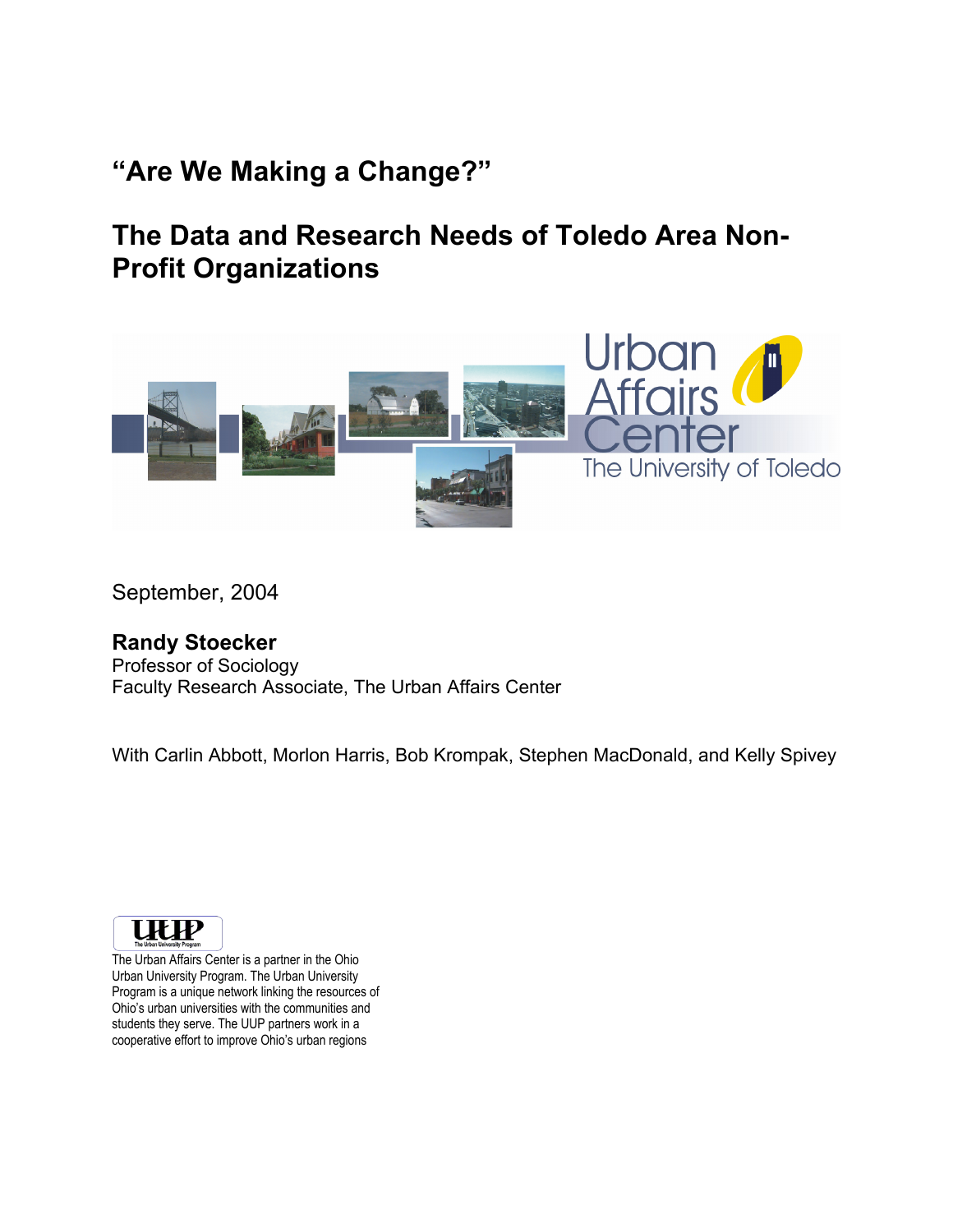This research was supported by a grant from the University of Toledo Urban Affairs Center. Thanks to Patrick McGuire for comments on an earlier draft. September, 2004

**The University of Toledo Urban Affairs Center 2801 W. Bancroft St. Toledo, Ohio 43606 419**x**530**x**3591 E-Mail: uac@utoledo.edu** 

**This publication is available for download at the Urban Affairs Center website: HTTP://uac.utoledo.edu**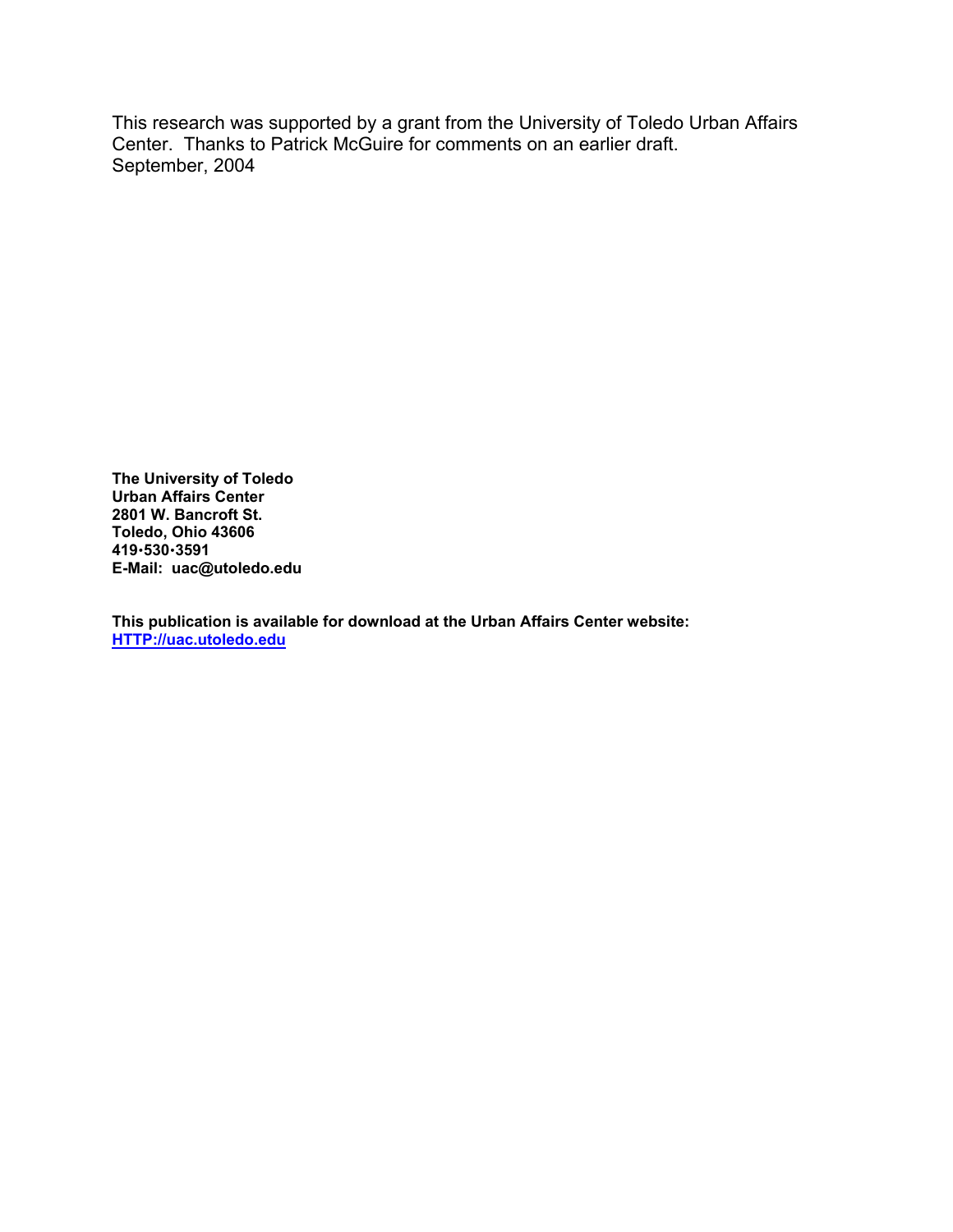### **Table of Contents**

| 4. The Need for Increased Information Capacity among Toledo Area Nonprofits  14 |  |
|---------------------------------------------------------------------------------|--|
|                                                                                 |  |
|                                                                                 |  |
|                                                                                 |  |
|                                                                                 |  |
|                                                                                 |  |
| 2. On the Back End: Information Expectations for Evaluation and Assessment 20   |  |
|                                                                                 |  |
|                                                                                 |  |
|                                                                                 |  |
|                                                                                 |  |
|                                                                                 |  |
|                                                                                 |  |
|                                                                                 |  |
|                                                                                 |  |
|                                                                                 |  |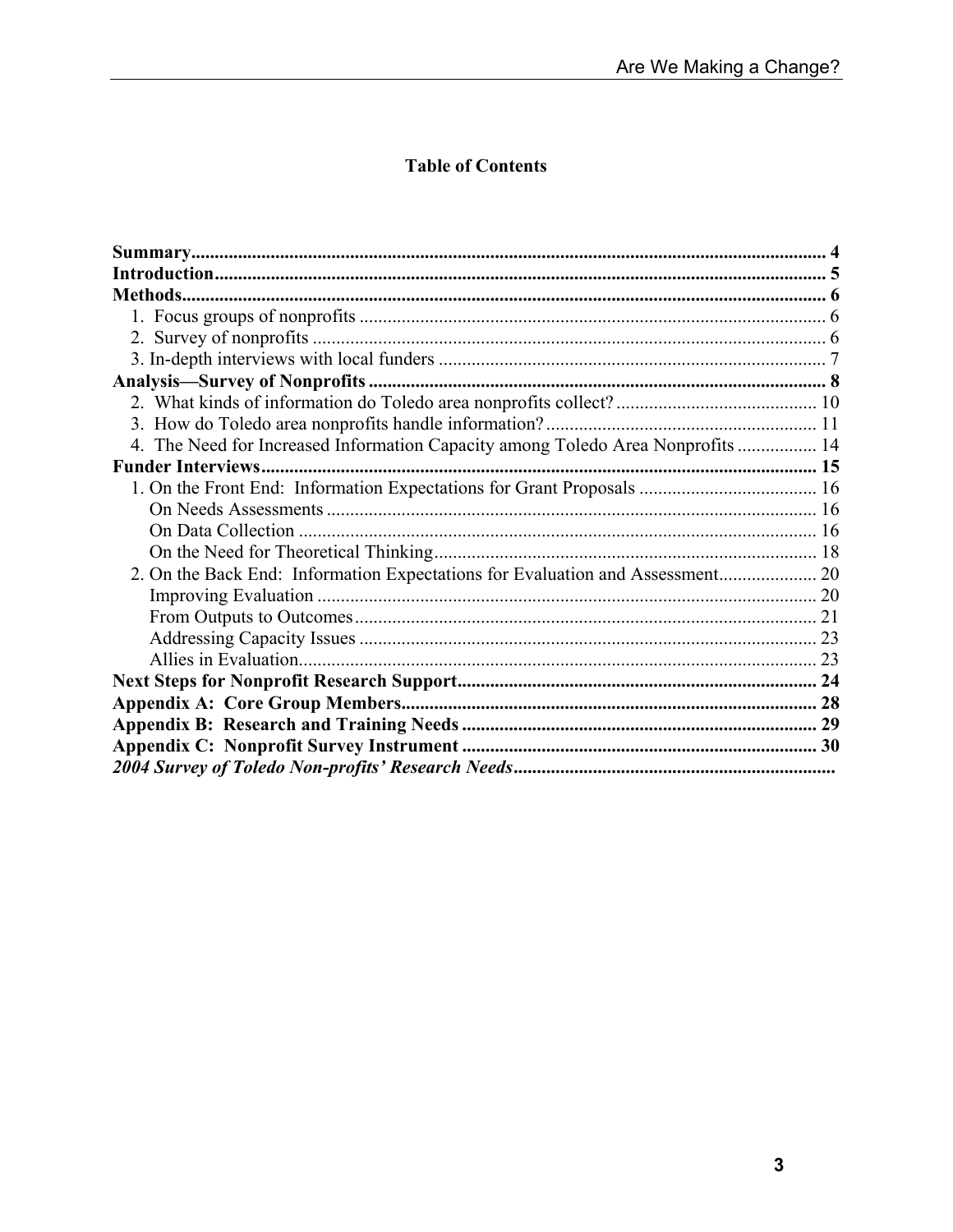# **Summary**

How do nonprofit organizations use data and research? What challenges do they face in conducting research and managing data? In spring of 2004, 80 nonprofit organizations returned a survey on their research and data needs and practices. In addition, leaders of seven regional funders were interviewed regarding their perspectives on the data and research practices and needs of nonprofit organizations. The major findings are:

- Nonprofits collect data on a wide variety of topics, but only 23 of the 80 organizations collect data at the neighborhood level. Consequently, among nonprofits in general, community development organizations will suffer some of the greatest information hardships.
- The average nonprofit in the survey has five employees and 4 volunteers who, together, spend 56 hours per week collecting, managing, and reporting on data. Less than two thirds of the organizations report using the data they collect in any one category, so potentially 18 hours a week of data management work is wasted effort.
- Most nonprofit data is still stored in paper files, making it difficult to store and to analyze. Less than one-third of all data is backed-up electronically.
- Data collected by individual organizations is not widely shared. On average, each organization shares data with only four other groups.
- Few organizations indicated a need for data, but more than half indicated a need for training on how to conduct evaluations, how to use data management software, how to conduct research, and how to find funding. Such training may lead to new data needs as nonprofits better understand how to target, gather, and analyze information.
- Nearly half of the organizations have no staff or volunteers with formal research training. The others have only one or two people with formal research training.
- Funders see a need for better research on community needs, but believe that research should not be the sole responsibility of nonprofits. They, too, lack the resources to conduct some of the needed research.
- Funders are looking for nonprofits to think more theoretically about their work considering the relationships between their models, strategies, and context.
- Funders are looking for ways to improve evaluation, with the goal of helping nonprofits enhance the delivery of programs and services.

Three things stand out in this research:

- There are many data and research needs that neither the nonprofits nor funders have the capacity to fill.
- There is a strong demand for research training among nonprofits, and in some cases funders, to *better* collect, manage, and analyze the data for which they do have the capacity.
- There is a need for further discussion around the questions of what kinds of research models and support are needed to establish needs and options on the front end, and outcomes and impacts on the back end of projects.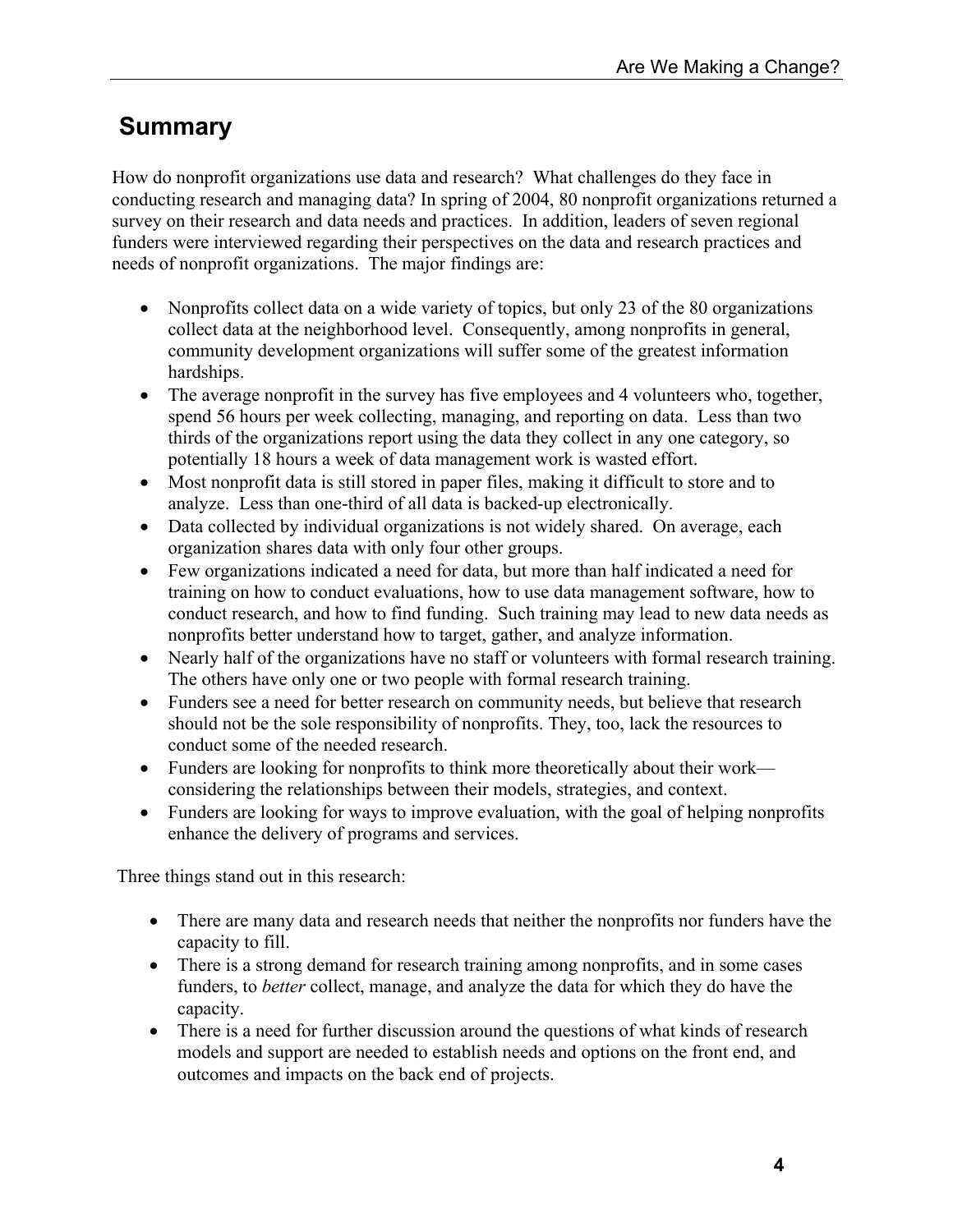### **Introduction**

 $\overline{a}$ 

"The thing groups want to know is 'are we making a change? Where is it most strategic to make change?'" (Toledo area nonprofit funder)

Of all the capacity issues facing nonprofit organizations in the United States, perhaps none has been so neglected as their information needs. There are numerous training and technical assistance resources for various programming areas, organizational development, and information technology. But the crucial area of collecting, managing, and analyzing information is almost entirely neglected. And that is a serious neglect. Grant proposals, evaluations, fiscal monitoring, resource allocation, and overall project planning are all dependent on good information management. And the types of information being managed can range from census data to client case data to census data to all varieties of specialty data for different nonprofits, making information management a highly complex and time-consuming part of nonprofit work.

The lack of focus on nonprofits' information needs has real consequences. This research project began as an outgrowth of the author's experience conducting evaluation research with a local neighborhood organization. As we attempted to collect outcome data for the organization, we realized how little data there was, and how difficult it was to fill the data gaps. We then gathered together a group of nonprofit organizations for a focus group to explore whether this was a common problem. The focus group assured us that it was. At that point we set out to gather detailed information on the depth and extent of Toledo area nonprofits' research and data needs. The first step was to establish a research core group representing a cross-section of Toledo community organizations (see Appendix 1).<sup>1</sup> This core group of seven members met monthly through the six months of the project. They participated at every stage of the research, shaping the questions we wanted to ask in the survey of nonprofits and the interviews of funders, recruiting nonprofits to complete the survey, going over the survey results and a rough draft of this report to contribute to the data analysis, and shaping the planning event growing out of this research.

We decided early on to focus on small to medium size nonprofits—excluding large health and education nonprofits—believing that the smaller organizations would be most in need of resources to collect, manage, and analyze information. We also decided to maintain a special focus on those organizations that serve distinct geographic areas such as neighborhoods community development corporations or CDCs—since we had already learned that neighborhood-level information is extremely difficult to collect and maintain. Neither government nor non-geographic social services manage their data in such a way to make it easily analyzable for an individual neighborhood. In addition, neighborhoods are a crucial geographic unit. Healthy neighborhoods provide the immediate, necessary support for family systems,

<sup>&</sup>lt;sup>1</sup> While it may seem like using a core group model limits participation to only a few members of the total possible research participants, it actually enhances overall participation. The challenge facing most participatory research projects is not having too many participants, but having too few. Establishing a core group, in this case with a \$100 honorarium per person, establishes a committed group of research participants who can actually draw others into the process. The core group probably increased the survey responses by about 20-25 percent over what we would have otherwise obtained. For more on using core groups, see Stoecker, Randy, Research Methods for Community Change, Sage Publications (forthcoming).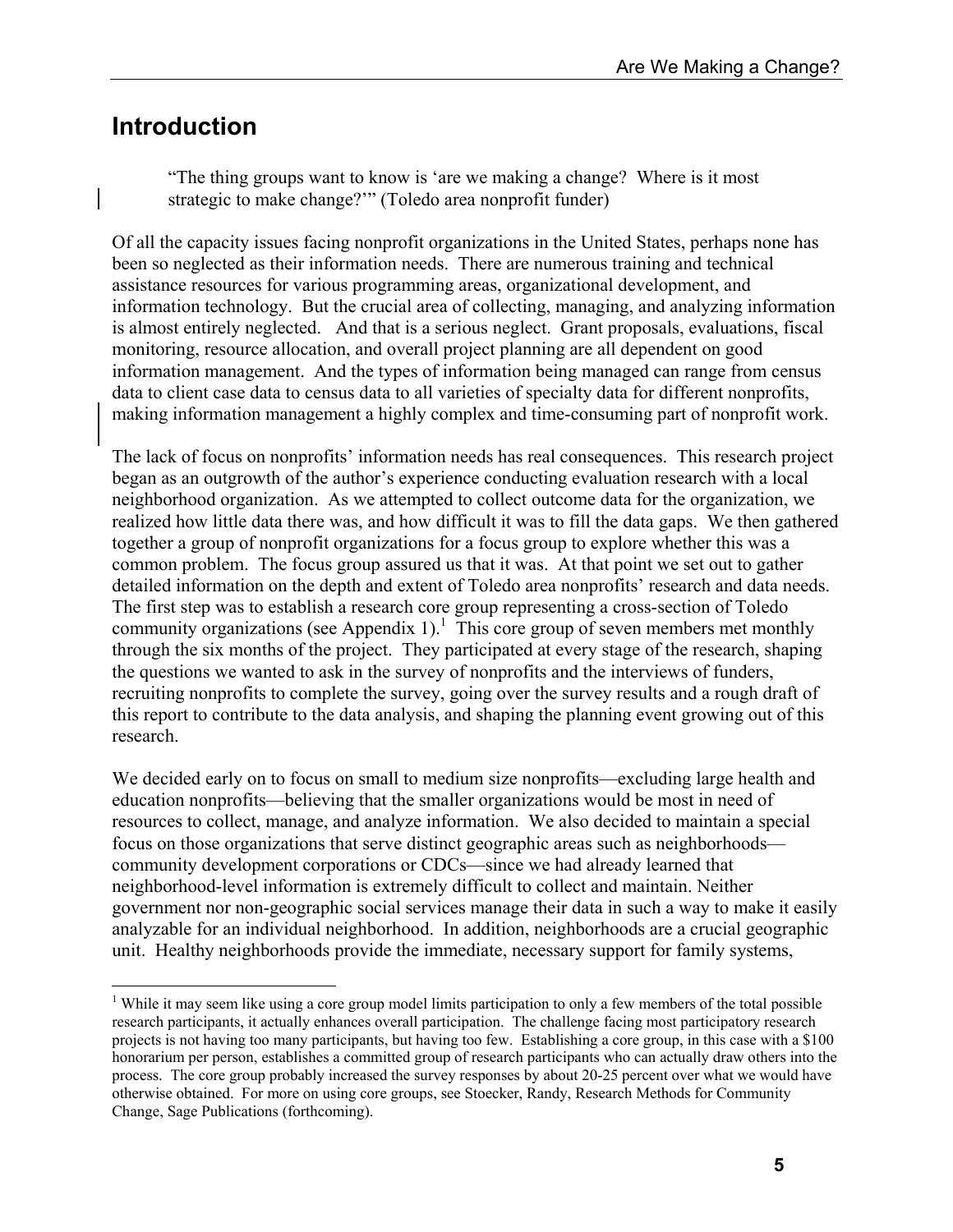convenient services, and youth activities, and may be the single most important point of intervention for improving safety, security, and happiness.<sup>2</sup> Particularly when the neighborhoods are as well-defined as they are in Toledo, they also become a source of identity and, when they are healthy, pride.

## **Methods**

This research was conducted using a modified participatory research process.<sup>3</sup> The goal of participatory research is to engage those affected by the research into the design and conduct of the research itself. Ideally, research participants will have input at every stage of the research process: choosing the research question, designing the research methods, collecting the data, analyzing the data, and developing action plans based on the data.

We used such a model in the implementation of three basic methods: a focus group of nonprofit organizations; a survey of nonprofit organizations, and in-depth interviews of local funders.

### *1. Focus groups of nonprofits*

Early on in this project we conducted a 90 minute focus group of seven nonprofit organization directors in late 2003. In addition, six monthly one-hour meetings of the core group added to the existing data by providing an array of nonprofit interpretations of the data we were receiving through the surveys and interviews described below.

The initial 2003 focus group was organized to test the viability of a research project focused around the research and data needs of nonprofit organizations. At the time, we did not know if this was an important issue to many organizations, and we did not know the dimensions of the issue (how diverse the data and research needs might be, what related issues might be, etc.). The focus group helped establish the outlines of the research project, and also provided data that is incorporated into the analysis below.

## *2. Survey of nonprofits*

We created a list of small to medium-size nonprofit organizations in the three-county Toledo metropolitan area using a list from the University of Toledo Urban Affairs Center and another

 2 Joah G. Iannotta and Jane L. Ross. 2004. *Equality of Opportunity and the Importance of Place: Summary of a Workshop*. Washington, DC: National Academy of Sciences. http://www.nap.edu/books/0309084679/html/

<sup>&</sup>lt;sup>3</sup> For more on participatory research, see Randy Stoecker. 1999. "Are Academics Irrelevant?" Roles for Scholars in Participatory Research." *American Behavioral Scientist* 42:840-854. Also see Peter Park, Mary Brydon-Miller, Budd Hall, and Ted Jackson (eds.) 1993. *Voices of Change: Participatory Research in the United States and Canada.* Westport, Connecticut: Bergin and Garvey.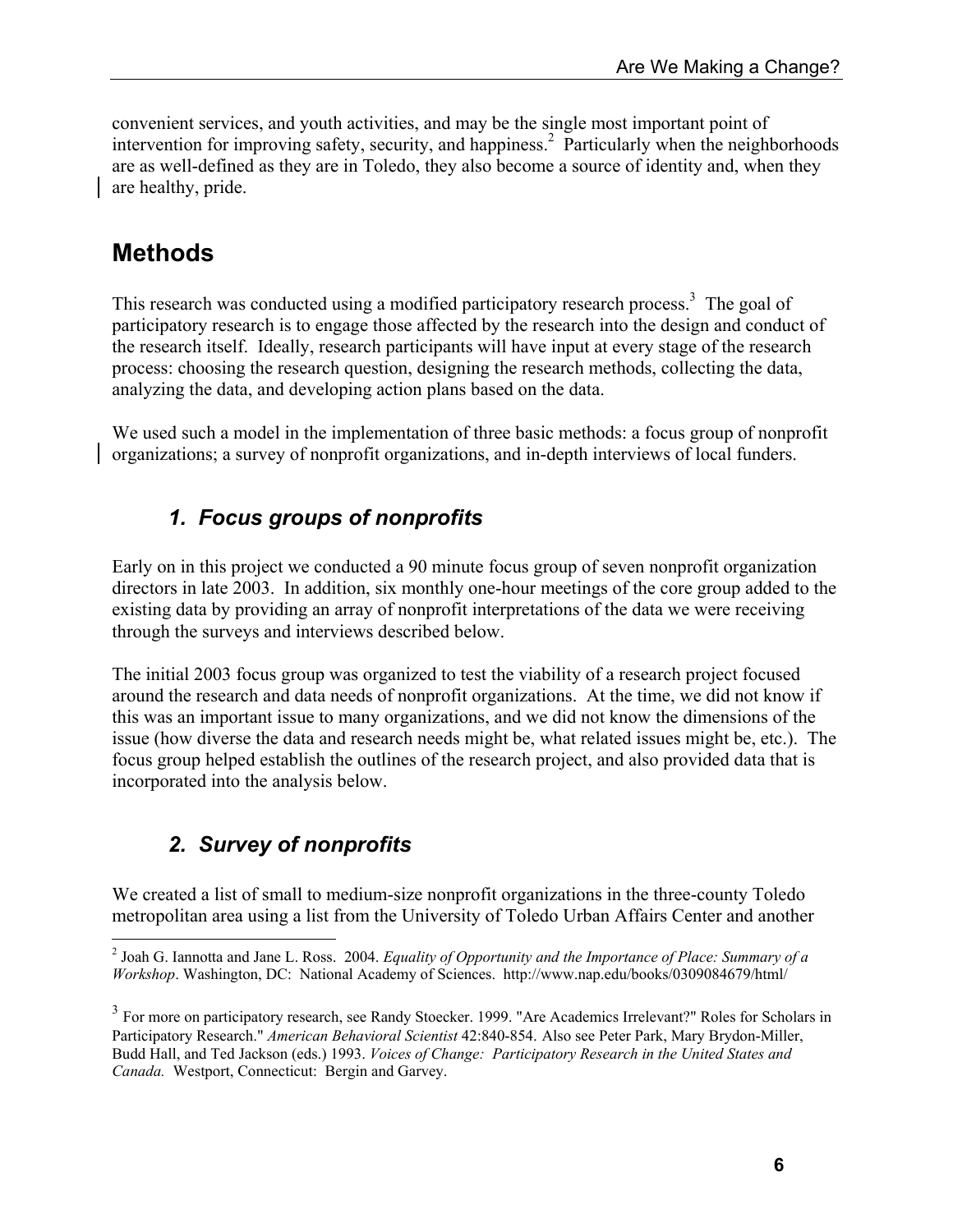source. After eliminating large nonprofits with 100 or more employees, and combining nonprofit programs managed under a single sponsor, we had a list of 432 nonprofit organizations. Five requested to be removed from the study, and eight could not be contacted, leaving the final survey pool of 419 organizations.

We used multiple methods to attempt to increase the response rate. For those organizations with e-mail addresses, we sent an e-mail invitation to participate in the survey, with a Microsoft Word version of the survey attached, as well as brief instructions for how to complete a web survey. 153 organizations had listed e-mail addresses, but 27 of those addresses bounced, and three organizations requested to be removed from the study, leaving an e-mail accessible pool of 123 organizations.

We contacted another 83 organizations by fax (including 22 organizations whose e-mail addresses had bounced), of which 62 were successfully sent.

Of the 21 organizations not accessible by either means, 13 could be contacted by phone and were added to the postal survey. We used postal mail to send paper surveys with postage-paid reply envelopes to 234 organizations, also offering them the option to complete the survey on the web. $4$ 

We sent two follow-up e-mails to the e-mail pool, and two follow-up postal mailings to both the fax and the postal mail pools.

We received 33 surveys via the web form, 8 via fax, 12 via e-mail, and 27 via postal mail. We suspect, but cannot be certain, that most if not all of the web and e-mail surveys were returned from organizations contacted via e-mail. The total response was 80 organizations—a response rate of 19%. This is an acceptable response rate given that the survey took 15 minutes to complete.<sup>5</sup> The survey is included in Appendix C.

### *3. In-depth interviews with local funders*

1

It was important to know not just the data and information needs of nonprofits, but also the expectations of funders. Funders often evaluate both grant applicants and grant recipients on the

<sup>&</sup>lt;sup>4</sup> Using different survey mediums does not seem to produce different response distributions except around questions concerning information technology, where it may even increase the overall response by appealing to different respondent preferences. See Mathew Parackal, 2000, Internet-Based & Mail Survey: A Hybrid Probabilistic Survey Approach, http://ausweb.scu.edu.au/aw03/papers/parackal/paper.html; and Gi Woong Yun, 2000, Comparative Response to a Survey Executed by Post, E-mail, & Web Form, *Journal of Computer-Mediated Communication*, http://www.ascusc.org/jcmc/vol6/issue1/yun.html.

<sup>&</sup>lt;sup>5</sup> Low response rates are increasingly common in the survey industry. See Kim Sheehan, 2001, E-mail Survey Response Rates: A Review, *Journal of Computer-Mediated Communication*,

http://www.ascusc.org/jcmc/vol6/issue2/sheehan.html. But low response rates should still provide accurate data when the demographic characteristics of the respondents are roughly representative of the population in general, which they are in this case. See Neset Hikmet and Shaw K. Chen. 2003. An investigation into low mail survey response rates of information technology users in health care organizations. International Journal of Medical Informatics. Volume 72: 29-34.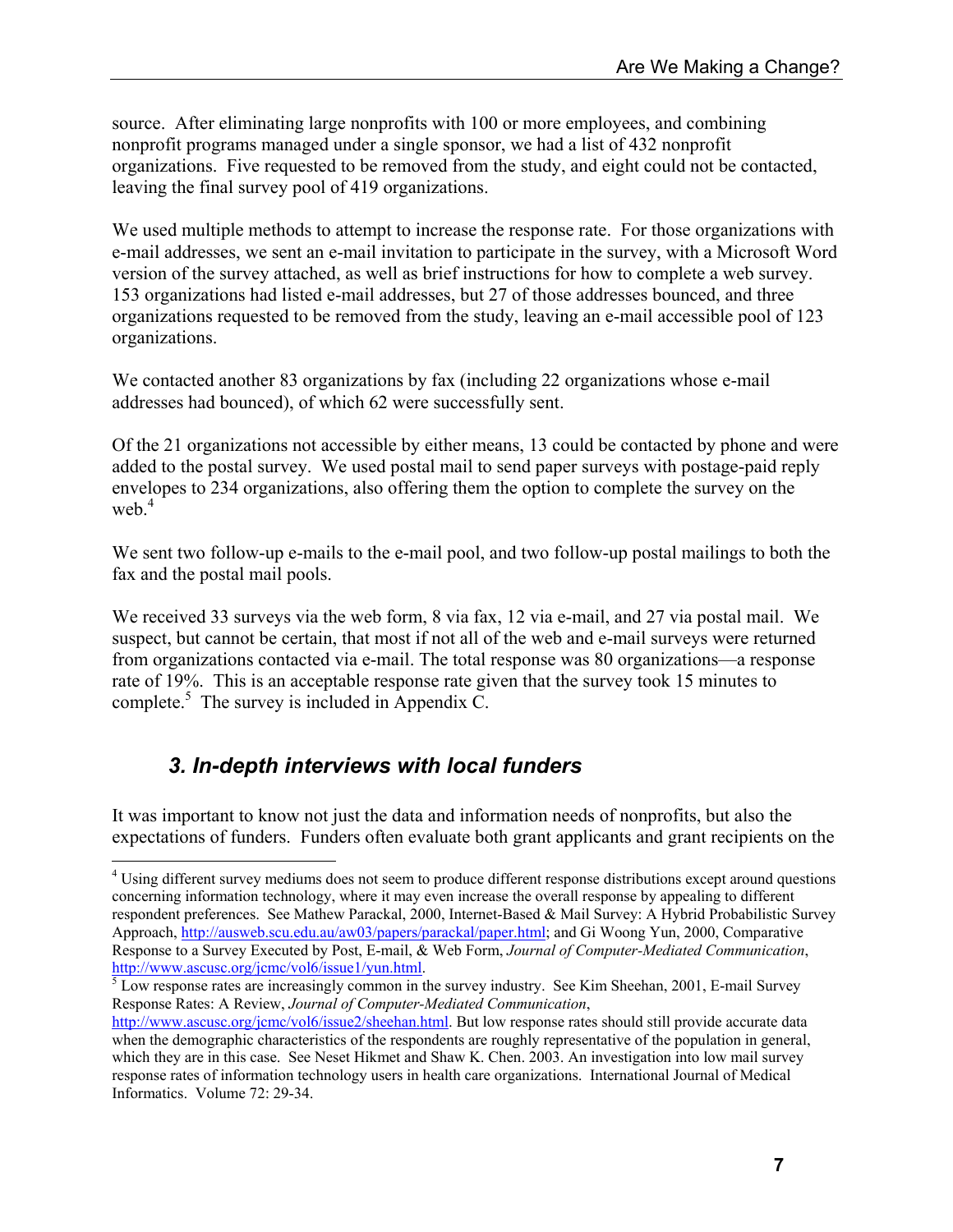basis of the information they provide in grant applications or project reports. We therefore wanted to know what kinds of information and data funders expected from both applicants and recipients, and how satisfied they were with the information nonprofits provided.

To address these questions, we interviewed seven funders of Toledo area nonprofits. Four funders were private and three were government-based. Three of the funders made grants to community development corporations (CDCs), which comprised a particular focus of this research.

Each interview lasted an average of 45 minutes. Following each interview, a transcript was returned back to the interview participant for their editing, following the principles of participatory research. The edited transcripts were then incorporated into the report.

# **Analysis—Survey of Nonprofits**

#### **1***. Do the survey respondents reflect the Toledo nonprofit scene?*

While we attempted to get a strong representation of organizations focused on neighborhood development, we also wanted a broad cross-section of the Toledo area's nonprofit organizations. Table 1.1 shows that we achieved that broad cross-section. The heaviest concentration of organizations was in the area of youth services and programming, with more than a quarter of the organizations reporting. The second strongest area, however, was in neighborhood development, with nearly a quarter organizations, followed closely by organizations reporting that they provided housing or homeless services. Since we did not ask organizations to identify themselves, we do not know if all the CDCs returned surveys, but based on their self-identification of services

| <b>Table 1.1:</b>                                                 |           |  |
|-------------------------------------------------------------------|-----------|--|
| <b>Types of Nonprofits Responding</b>                             |           |  |
| Type                                                              | Number    |  |
|                                                                   | Reporting |  |
| Youth related, i.e. mentorship or skill development               | 25        |  |
| Neighborhood development or community building                    | 18        |  |
| Housing or homeless services                                      | 16        |  |
| Education, including GED or ESL                                   | 15        |  |
| Food storage or distribution                                      | 15        |  |
| Mental health                                                     | 12        |  |
| Drug or alcohol addiction prevention and recovery                 | 12        |  |
| Social justice advocacy, political causes                         | 12        |  |
| Culture, race, or ethnicity specific                              | 10        |  |
| Arts, ballet, theater or music related                            | 8         |  |
| Family transitions, i.e. adoption, foster care or divorce         | 7         |  |
| Emergency relief services, i.e. crime victim support              | 7         |  |
| Seniors*                                                          | 7         |  |
| Disability services, i.e. home repairs or accessibility           | 6         |  |
| Legal services                                                    | 6         |  |
| Religious*                                                        | 6         |  |
| Medical or reproductive services                                  | 5         |  |
| Nature or environmental efforts                                   | 3         |  |
| *indicates write-in responses not included in original categories |           |  |

provided, we believe all or nearly of the CDCs in the area responded.

Looking at the other categories, the core group estimated that the distribution of organizations responding to the survey more or less corresponds to the distribution of those types of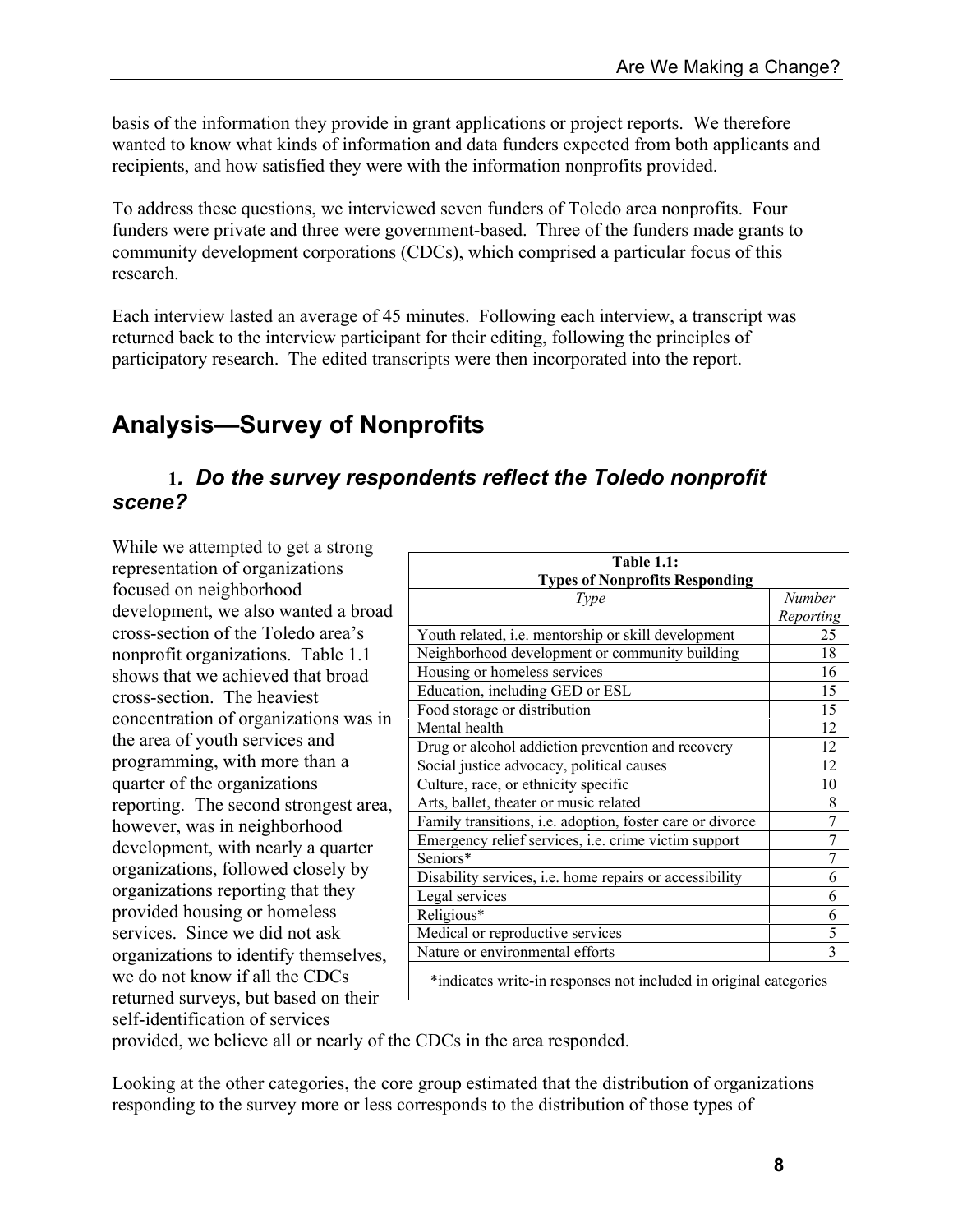organizations in the Toledo area, making the survey results generally representative of the region's nonprofit industry. To the extent that neighborhood-based organizations are overrepresented in the survey, that is by design, given our concern with understanding the needs for geographically-focused data. The drawback of collecting data on such a broad cross-section of organizations, however, is that there are too few groups in any single category to allow for careful comparisons.

 Another way to see the range of organizations responding to the survey is to look at the human populations that they serve. While some organizations also serve companion animals, service animals, or wildlife, they were asked to estimate the class composition of the people they interacted with through their programming. As one would expect, the average organization focused the majority of its efforts on people below the poverty line, shown in Table 1.2. It is

| <b>Table 1.2:</b><br><b>Class Distribution of Program</b><br><b>Clients/Participants</b> |                 |
|------------------------------------------------------------------------------------------|-----------------|
| Class category                                                                           | Average percent |
| Below the poverty line                                                                   | 52%             |
| Working or lower class                                                                   | 26%             |
| Middle class                                                                             | 15%             |
| Upper class                                                                              |                 |

important to note, however, that half of the organizations

report that 50% or less of their client/participant population is poor, and 48 organizations report working with the middle class. This again reflects the diversity of nonprofits in the Toledo area.

A final way to look at the range of organizations responding to the survey is by the diversity of funding sources they tap. The responding organizations access all the possible funding sources, as Table 3 shows. Again the proportions are about what the core group expected, with fewer organizations receiving money from federations (United Way, Community Shares, or similar workplace fundraising groups) and corporate sources outside of the Toledo area. The number of organizations receiving grants from foundations outside of Toledo also shows that we were able to get responses from mid-size nonprofits who are more likely to know of and be selected for such grants.

| <b>Table 1.3:</b>                                                 |               |  |
|-------------------------------------------------------------------|---------------|--|
| <b>Revenue Sources of Responding Nonprofits</b>                   |               |  |
| Type                                                              | <b>Number</b> |  |
|                                                                   | Reporting     |  |
| Individual donations                                              | 67            |  |
| Private foundation grants within the Toledo area                  | 41            |  |
| Private foundation grants <i>outside</i> the Toledo area          | 36            |  |
| Corporate donations within the Toledo area                        | 35            |  |
| Federal monies                                                    | 33            |  |
| County monies                                                     | 31            |  |
| State monies                                                      | 29            |  |
| City monies                                                       | 21            |  |
| Corporate donations <i>outside</i> the Toledo area                | 16            |  |
| <b>Tax Levies</b>                                                 | 12            |  |
| Federation membership                                             | 11            |  |
| $Fees*$                                                           | 6             |  |
| Churches*                                                         | 5             |  |
| *indicates write-in responses not included in original categories |               |  |

These distributions provide confidence that the responding nonprofits are generally representative of the diversity of nonprofits in the Toledo area.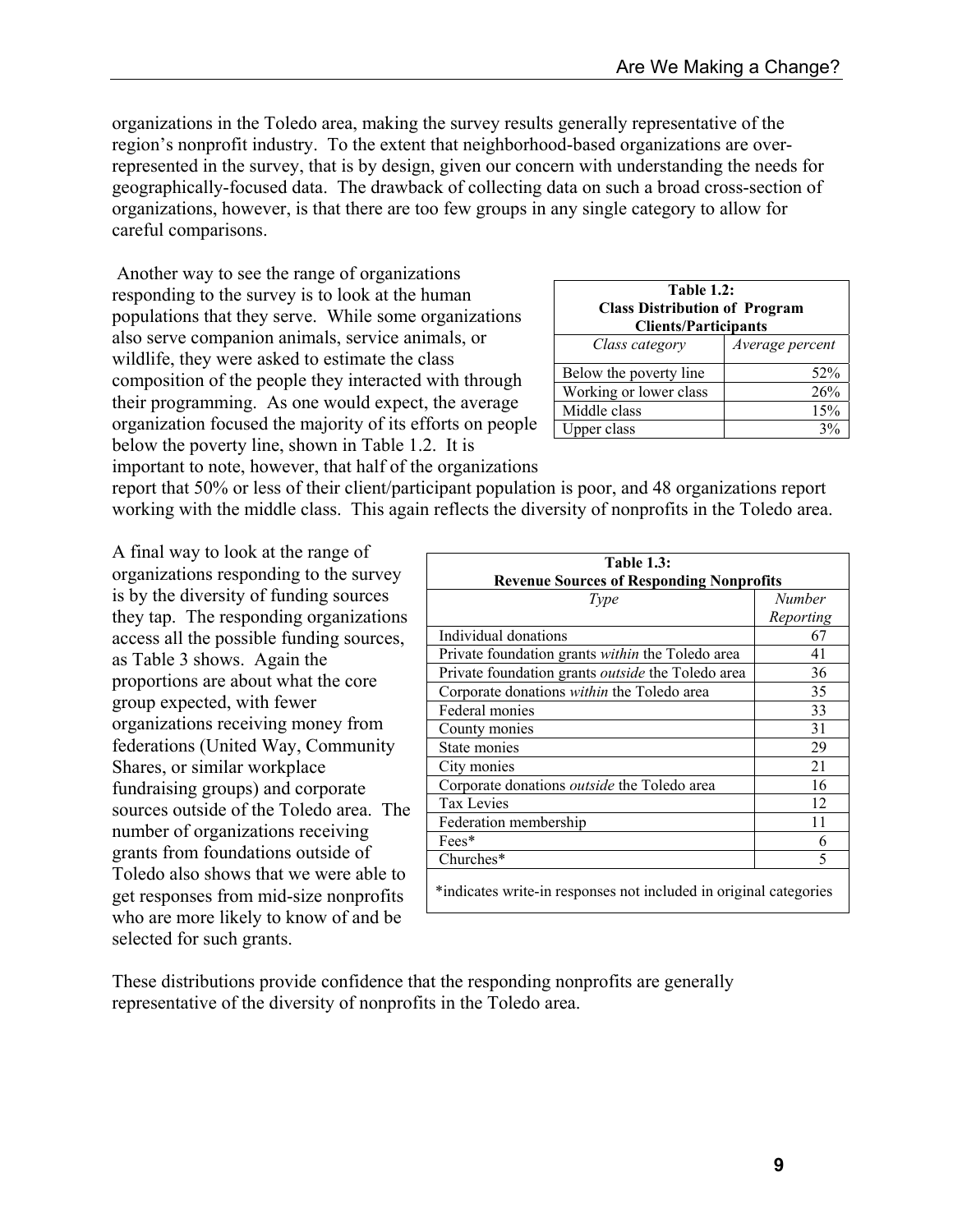### *2. What kinds of information do Toledo area nonprofits collect?*

Toledo area nonprofits collect data across many levels of analysis. It is interesting to note, however, that relatively few organizations collect data at the neighborhood level. In fact, organizations are more likely to collect data at the city and county level than at the neighborhood level, as Table 2.1 shows. Furthermore, 9 of the 23

organizations collecting information at the neighborhood level are those engaged in neighborhood development and community building activities. Both the nonprofit focus group participants and funders noted that neighborhood development requires comprehensive data from a variety of sources,

including social service agencies who track some of the social ills with which community

underdevelopment is associated. Given the lack of data collected at the neighborhood level, community development organizations will suffer some of the

greatest information hardships.

The lack of data collection at the neighborhood level is probably due to the fact that it is relatively easy to collect data from individuals and families. In addition, we suspect that a number of nonprofits interpreted the meaning of "collect"

broadly, and there is much data already available at the city and county levels that organizations can access and use. And while an organization will likely request a client or program participant

to list their city, they will not ask them to indicate which neighborhood they reside in. And while such information could be entered based on street address, that is a time consuming task outside of the capacity of most nonprofits. Census tract and zip code-level data used by some groups poorly approximates neighborhood boundaries.

*Relatively few organizations collect data at the neighborhood level.*

*Community development organizations suffer some of the greatest information hardships.*

| Table $2.1:$<br><b>Level of Analysis at Which Nonprofits Collect Data</b> |                     |  |
|---------------------------------------------------------------------------|---------------------|--|
| Level of Analysis                                                         | Number<br>reporting |  |
| Individual laval i.e. abildron youth or adults                            |                     |  |

| Individual level, <i>i.e.</i> children, youth or adults | 72 |
|---------------------------------------------------------|----|
| Family level                                            | 44 |
| Neighborhood/community level                            | 23 |
| City level                                              | 29 |
| County level                                            | 28 |
| Regional level, i.e. Northwest Ohio                     | 19 |
| State level                                             | 14 |
| National level                                          |    |

| to iist their city, they will not ask them to |                                                |           |
|-----------------------------------------------|------------------------------------------------|-----------|
| indicate which neighborhood they reside in.   | Table 2.2                                      |           |
| And while such information could be           | <b>Topics on which Nonprofits Collect Data</b> |           |
| entered based on street address, that is a    | Topic                                          | Number    |
|                                               |                                                | Reporting |
| time consuming task outside of the capacity   | Age                                            | 61        |
| of most nonprofits. Census tract and zip      | Sex                                            | 59        |
| code-level data used by some groups poorly    | Race/ethnicity                                 | 52        |
| approximates neighborhood boundaries.         | Street/neighborhood-level address data         | 45        |
|                                               | Family characteristics                         | 35        |
| Toledo area nonprofits also collect data on a | Previous program participant                   | 35        |
|                                               | <b>Employment status</b>                       | 34        |
| wide variety of topics. Table 2.2 shows just  | Physical health conditions or disabilities     | 33        |
| how wide the topics are. Approximately        | <b>Education</b> level                         | 32        |
| three quarters of the organizations collect   | Client contact with other organizations        | 28        |
| basic demographic data. In addition, over     | Mental health conditions                       | 26        |
| half collect some neighborhood level data,    | Funding resources                              | 25        |
| though we suspect that most of the            | Transportation needs                           | 22        |
| respondents interpreted this question as      | Native or non-native English speaker           | 21        |
|                                               | Criminal record                                | 19        |
| asking whether they collected address         | School system for children                     | 17        |
|                                               | Religious affiliation                          | 15        |
|                                               | Drug/alcohol treatment                         | 13        |
|                                               | Leadership skill                               | 6<br>10   |
|                                               |                                                |           |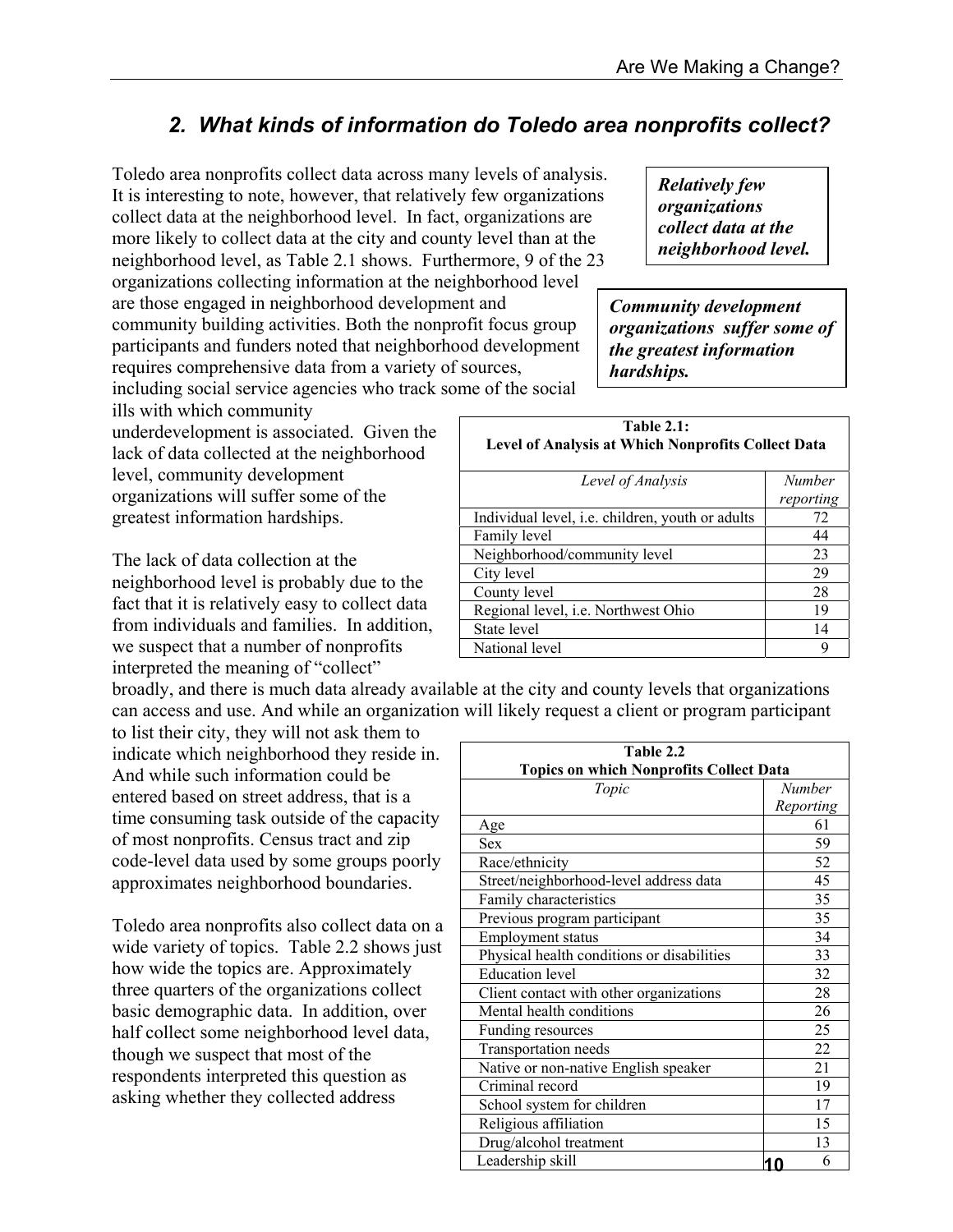information from clients and participants. Beyond that, however, there is no standard data collection pattern. This makes it difficult for organizations to share data and, as we will see, data sharing among the groups is in fact limited. The lack of organizations that collect data on leadership skill points to another information gap for CDCs, who need such information to build strong resident participation in neighborhood development activities.

There is also wide variation in the number of categories for which organizations collect data, reflecting a nearly flat curve, shown in Graph 2.1. The graph shows how many organizations say they collect data for only one of the categories listed in Table 2.2, or for two categories, or three categories, up to those organizations which collect data on 18 of the 19 categories of information in Table 2.2. No organization collected information on all 19. Half of the organizations collected data in seven or fewer categories. Most interesting, the most common response was to collect data in only one category, which is true of 11 organizations.



### *3. How do Toledo area nonprofits handle information?*

One of our main concerns in understanding nonprofit data and research needs is how they handle the data that they currently collect. The picture that emerged from the survey is that nonprofits spend enormous person-hours collecting data that is seldom used. The average nonprofit organization has 5 employees and 4 volunteers who have

some involvement with data collection, entry, and storage on a day to day basis. Combined, those 9 people spend 56 hours per week, over six hours per person, on data management. That is more than a full-time position just for data management. And while it may seem like a lot of time, remember all the possible kinds of information collection and management involved in nonprofit

*The average nonprofit organization has nine people spending 56 hours total per week on data management.*

| <b>Table 3.1:</b><br><b>How Nonprofits Store Data</b> |                                |  |
|-------------------------------------------------------|--------------------------------|--|
| Method of data storage                                | Percent stored<br>using method |  |
| Saved in paper files                                  | 61%                            |  |
| Saved on floppy disk                                  | 13%                            |  |
| Saved on computer hard drive                          | 38%                            |  |
| Saved on a server                                     | 28%                            |  |
| Saved in e-mail accounts                              | 3%                             |  |
| Saved in backup electronic storage                    | 30%                            |  |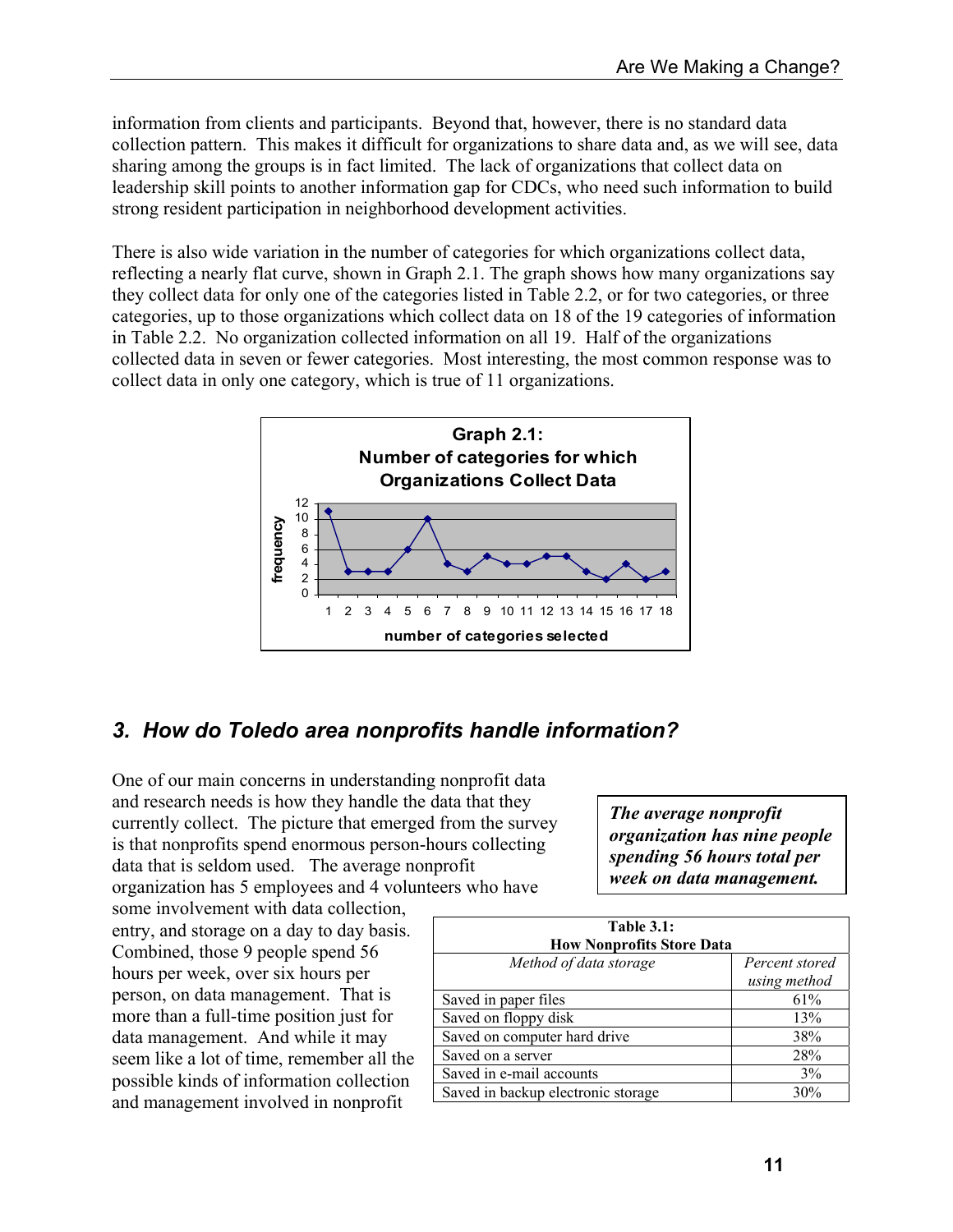management, from logging phone calls to managing budgets to tracking client contact hours. So, given that most of the staff in a nonprofit are collecting data on clients or program participants, the lack of a standard system for data management could create information chaos.

And Toledo nonprofits have piles and piles of data. As Table 3.1 shows, 71 of the 80 organizations store data more than three years. On average, 61% of the data is saved in paper files, likely creating both space and data recovery issues for many nonprofits. Data in paper form cannot be easily databased or analyzed.

On the other hand, it's a good thing all that paper is kept because the table also shows that well less than half of the organizations use any kind of electronic backup. And while we did not ask

nonprofits whether they had firewalls or up-to-date anti-virus software protecting sensitive data on hard drives and servers, if Toledo nonprofits are typical they likely do not.<sup>6</sup> In addition, 28 of the 80 responding organizations indicated they had lost data due to document misfiling or computer-related problems. That figure is not as high as we had feared, but higher than it should be.

*61% of nonprofit data is saved in paper files***.** 

*Only 30% of the data has an electronic backup* 

That data also accumulates from former employees. As Table 3.2 shows, when an employee leaves a position, their data, both paper and electronic, is left where it is or handed off to their successor. Only tiny fractions are deleted or archived. We do not know how much of this data is presented to successors in an organized and understandable way, or whether new employees start from scratch, with their own data filing system.

| <b>Table 3.2:</b><br><b>How Former Employee Data is Handled</b> |    |    |  |
|-----------------------------------------------------------------|----|----|--|
|                                                                 |    |    |  |
| Left in the employee's area or computer                         | 67 | 21 |  |
| Discarded, deleted, or destroyed                                | 41 | 16 |  |
| Photocopied or put on disks/CD-ROMs                             | 36 | 12 |  |
| Given to the employee's successor                               | 35 | 11 |  |
| Made accessible to employee's supervisor                        | 33 | 6  |  |
| Made accessible department-wide                                 | 31 |    |  |
| Transferred to organization archives                            | 29 |    |  |

Perhaps an indication that the data is not transferred in the most useful way can be gleaned from the survey responses on the question of how much organizations actually used the data that they collect. Table 3.3 shows that Toledo area nonprofits do not make much use of all that data that they spend so much time collecting and managing. If we take the data presented earlier, in Table 2.2, and add a column showing how many organizations actually use the data they collect, we can see that, in most cases, less than two-thirds of the organizations use the data that they collect

 $\overline{a}$ <sup>6</sup> NPower Michigan (http://www.npowermichigan.org/index.htm, which provides information technology support and services to nonprofit organizations, hosts regular anti-virus vaccination days, as they have found that nonprofit computers often lack adequate anti-virus or other security protection.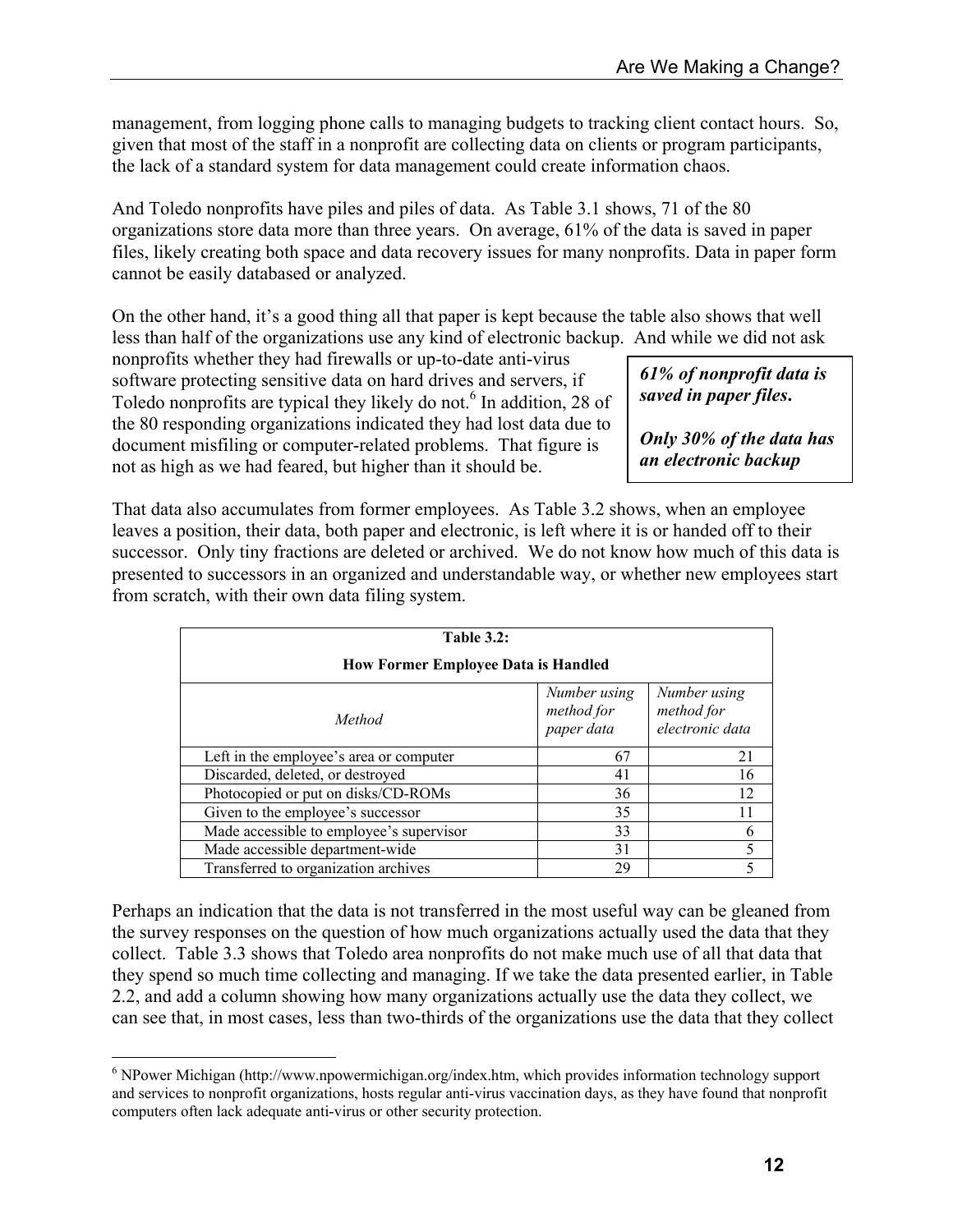in any one category. It could be argued that two-thirds is actually pretty high usage, but if we go back to the finding that the organizations are spending an average of 56 hours a week managing data, then more than 18 hours a week is wasted effort, adding up to 970 wasted hours in a year. The focus group identified funder-driven data collection as an important issue. Some of this wasted data collection is likely the result of funding source requirements. Some may also be due to legal requirements, and it is also possible that some nonprofits have developed inefficient data collection habits over the years as well.

| Table 3.3                                                                                      |               |               |                |  |
|------------------------------------------------------------------------------------------------|---------------|---------------|----------------|--|
| Topics for which Nonprofits Collect, Use, and Need Data                                        |               |               |                |  |
|                                                                                                |               |               |                |  |
| Topic                                                                                          | <b>Number</b> | <b>Number</b> | <b>Number</b>  |  |
|                                                                                                | Collecting    | Using data    | Needing        |  |
|                                                                                                | data          |               | data           |  |
| Age                                                                                            | 61            | 41            | 10             |  |
| <b>Sex</b>                                                                                     | 59            | 39            | 8              |  |
| Race/ethnicity                                                                                 | 52            | 34            | 12             |  |
| Street/neighborhood-level address data                                                         | 45            | 30            | 10             |  |
| Family characteristics                                                                         | 35            | 20            | 13             |  |
| Previous program participant                                                                   | 35            | 23            | 9              |  |
| Employment status                                                                              | 34            | $20(26)$ *    | 9              |  |
| Physical health conditions or disabilities                                                     | 33            | $21(24)$ *    | 9              |  |
| <b>Education</b> level                                                                         | 32            | 19            | $\overline{7}$ |  |
| Client contact with other organizations                                                        | 28            | 17            | 11             |  |
| Mental health conditions                                                                       | 26            | $14(17)^*$    | 6              |  |
| Funding resources                                                                              | 25            | $15(18)$ *    | 19             |  |
| Transportation needs                                                                           | 22            | 17            | 11             |  |
| Native or non-native English speaker                                                           | 21            | 12            | 8              |  |
| Criminal record                                                                                | 19            | $10(13)*$     | 7              |  |
| School system for children                                                                     | 17            | 14            | 10             |  |
| Religious affiliation                                                                          | 15            | 10            | 3              |  |
| Drug/alcohol treatment                                                                         | 13            | 7             | 10             |  |
| Leadership skill                                                                               | 6             | 3             | 7              |  |
| *numbers in parentheses indicate organizations that use data beyond those that also collect it |               |               |                |  |

As some of the earlier survey results have intimated, not only does a lot of data go unused by the organizations themselves, it is not widely shared among organizations. Taking just a raw average, any single nonprofit shares information with only seven other organizations. But that figure is inflated by the inclusion of two organizations who said they shared data with more than 100 other groups. If we remove them from the

calculation, the average falls to just four other groups that each organization shares data with. This may also be overstated if the groups interpreted the question as asking about receiving data from others as well as providing their data to others. Eighteen organizations, nearly a quarter of the total, share data with no one. Thirty-nine

*On average, each organization shares data with only four other groups.* 

organizations, nearly half of the total, share data with two or fewer organizations. This may be partly a consequence of limited collaborations among Toledo nonprofits. But it is probably also likely due to a lack of standard data collection that would make data sharing easy. The focus group participants noted that variations in funding often cause their data collection processes to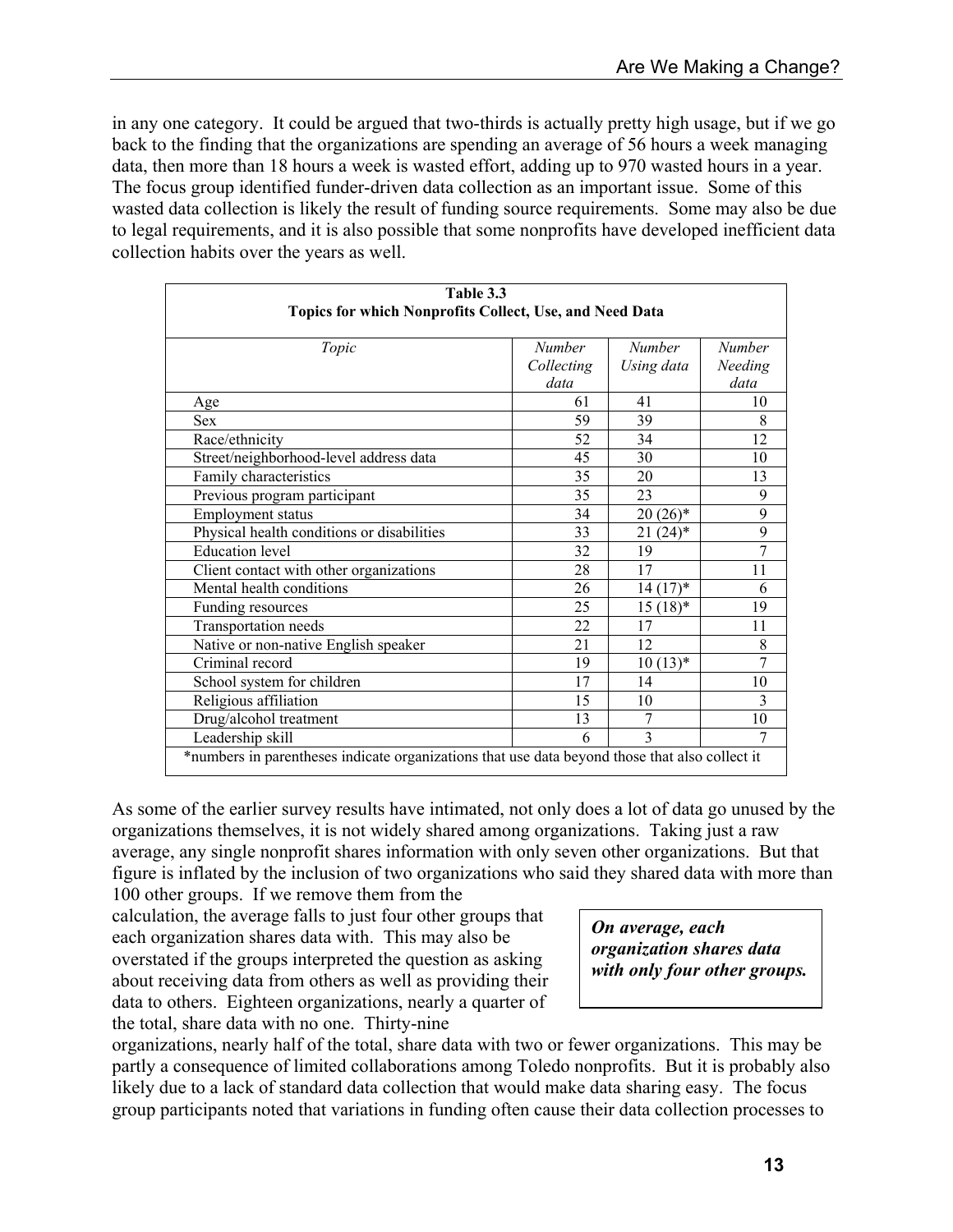be inconsistent, and realize that makes the data unreliable and thus less worth sharing.

Most puzzling are the results for the question asking nonprofits to indicate the categories in Table 3.3 for which they needed information. We suspect that the question was interpreted differently than we meant it, as a number of organizations who indicated that they collect data in a category also said they needed data in that category. But if that was a common interpretation of the question, the results are more troubling, as very few organizations indicated a need for any category of information. Fewer than a quarter of the organizations indicated a need for data in any category, with the greatest need being expressed for funding data (by 19 organizations). This finding is consistent with the data on lack of use. While collecting data may be required by funders and the law, using it is often a higher order activity available only to those groups not already completely overstretched just doing their work.

The question is whether the lack of perceived need for data indicates that it is not important to the work of nonprofits or reveals a lack of knowledge about the roles of data in nonprofit work. We suspect it is the latter. As we will see next, the nonprofits do indicate a need for increasing their data and information capacity. Later in this report, we will discuss what funders have to say about the data and information needs of Toledo area nonprofits.

#### *4. The Need for Increased Information Capacity among Toledo Area Nonprofits*

The survey also focused on the nonprofits' information and data strategy needs. One of the ways to judge those needs is by the number of organizations who report that they are required to conduct evaluations for funders. Nearly half, 36, are required by funders to conduct evaluations of their programs to receive continued funding. But there is more going on here than simply meeting a funder requirement. In fact, 49 of the 80 respondents indicated that they conduct annual

| <b>Table 4.1:</b>                                     |               |  |
|-------------------------------------------------------|---------------|--|
| <b>Nonprofit Training and Education Needs</b>         |               |  |
|                                                       | <b>Number</b> |  |
| <i>Training Topic</i>                                 | Indicating a  |  |
|                                                       | Need          |  |
| Education on program evaluation                       | 59            |  |
| Funding                                               | 56            |  |
| Training on computer programs or software             | 55            |  |
| Training on spreadsheets                              | 47            |  |
| Education on research methods                         | 47            |  |
| Community-wide database for a tracking system         | 44            |  |
| Education on statistical analysis                     | 39            |  |
| Training on GIS (geographic information systems)      | 35            |  |
| Training on accounting/budget management              | 35            |  |
| Data confidentiality and security                     | 31            |  |
| Training on legislation, such as HIPAA (privacy laws) | 28            |  |
| Pending legislation                                   | $\Omega$      |  |

evaluations, and another 19 conduct semi-annual evaluations. However, 23 organizations indicated that they do not conduct *formal* evaluations, leading us to believe that at least some of the 68 organizations saying they evaluate their work, do so in

*Nearly half of the organizations have no staff or volunteers with formal training in research.* 

only a cursory fashion. On the other hand, 24 organizations use outside consultants in their evaluations—a surprisingly high number and an expensive proposition for a small to medium size nonprofit. We must keep in mind, however, that number may not reflect the Toledo area nonprofit industry in general, as we suspect that the nonprofits responding to the survey may be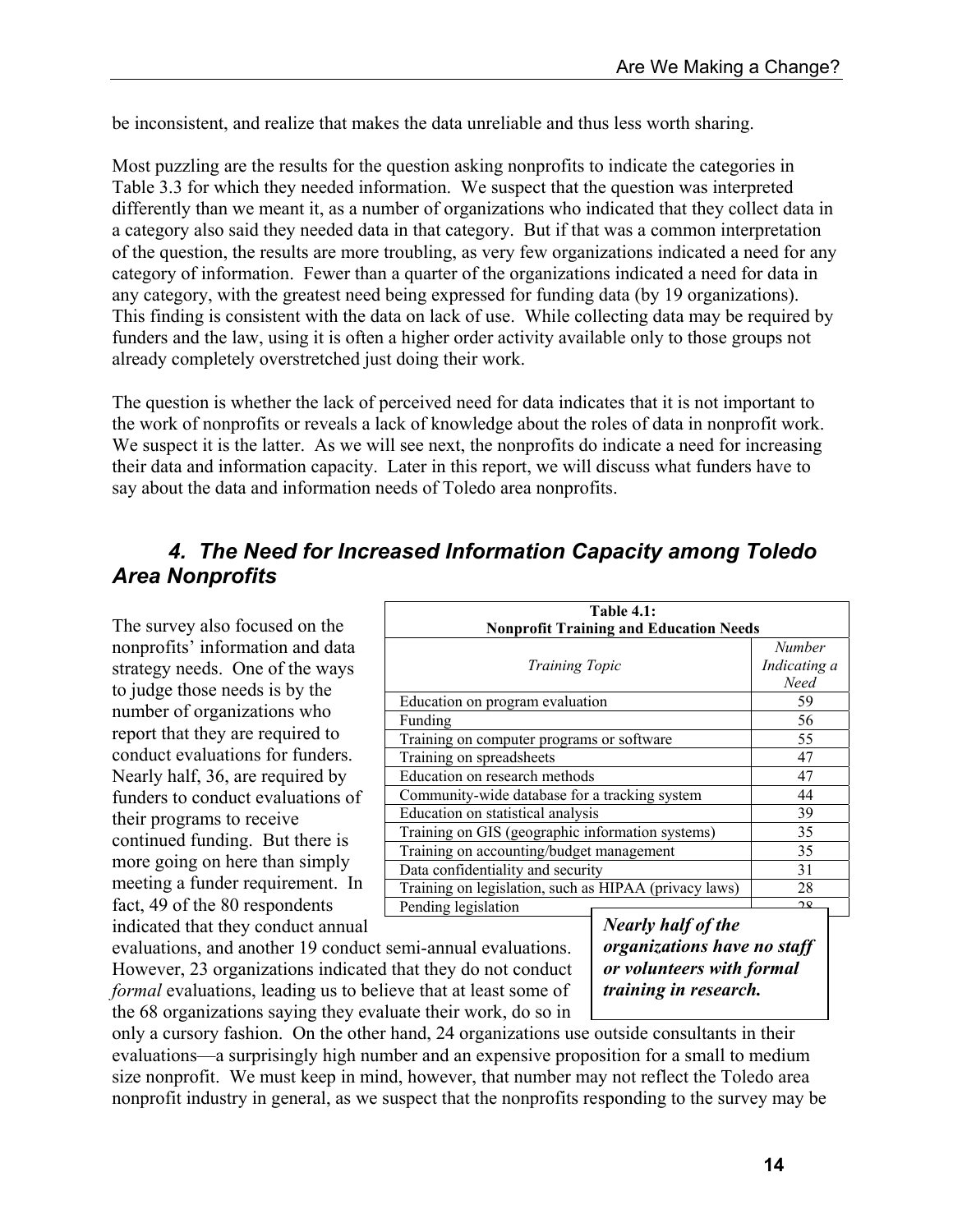those who are already attuned to some of the issues of data collection and analysis.

If we move beyond evaluation to the overall research and data management skills of nonprofit staff, we see more clearly the capacity issues facing the organizations. We asked the organizations to tell us how many staff had training in research at the undergraduate, graduate, or professional level, as well as being self-taught. None of the averages even reached one staff person. Nearly half,

*Nearly half of the nonprofits are required by funders to conduct evaluations. Nearly two-thirds conduct regular evaluations regardless.* 

38 organizations, have no staff or volunteers with formal research methods training. Of the remainder, most indicate having one or two people with research training. And remember, the average nonprofit organization in this survey has 9 people spending a total of 56 hours per week on data management.

The nonprofit focus group prepared us to find a strong need for research and data capacity enhancement, and the survey confirms what they told us. Table 4.1 shows that, when asked about their information and data needs wish list, at least one-third of the organizations responded affirmatively to every choice on the list. More than half indicated a need for training in program evaluation, funding, computer programs in general, spreadsheets, research methods, and a tracking database. Just under half indicated a need for training in statistical analysis, geographic information systems analysis, and accounting and budget management. There is important overlap between this list and a list of research and training needs compiled through the funder interviews and the nonprofit focus group, listed in Appendix B.

## **Funder Interviews**

As uncomfortable as the relationships between funders and nonprofits often are, the two are nonetheless inextricably intertwined. Thus, we also wanted to find out as much as possible about the ways that funders thought about the data and information needs and practices of nonprofits. What is most striking from the interviews is how they echo and complement much of what the nonprofits say about their research and data needs. It may be reassuring to the nonprofits to know that funders are also struggling with how to best gather and manage data to make funding decisions with maximal impact. But funders also have a unique perspective borne of their contact with many nonprofits. Because there are relatively few significant funders of nonprofit organizations in Toledo, we were able to speak one-on-one with many of them. Their words will express better than ours the perspective they have on the research and data needs of Toledo area nonprofits.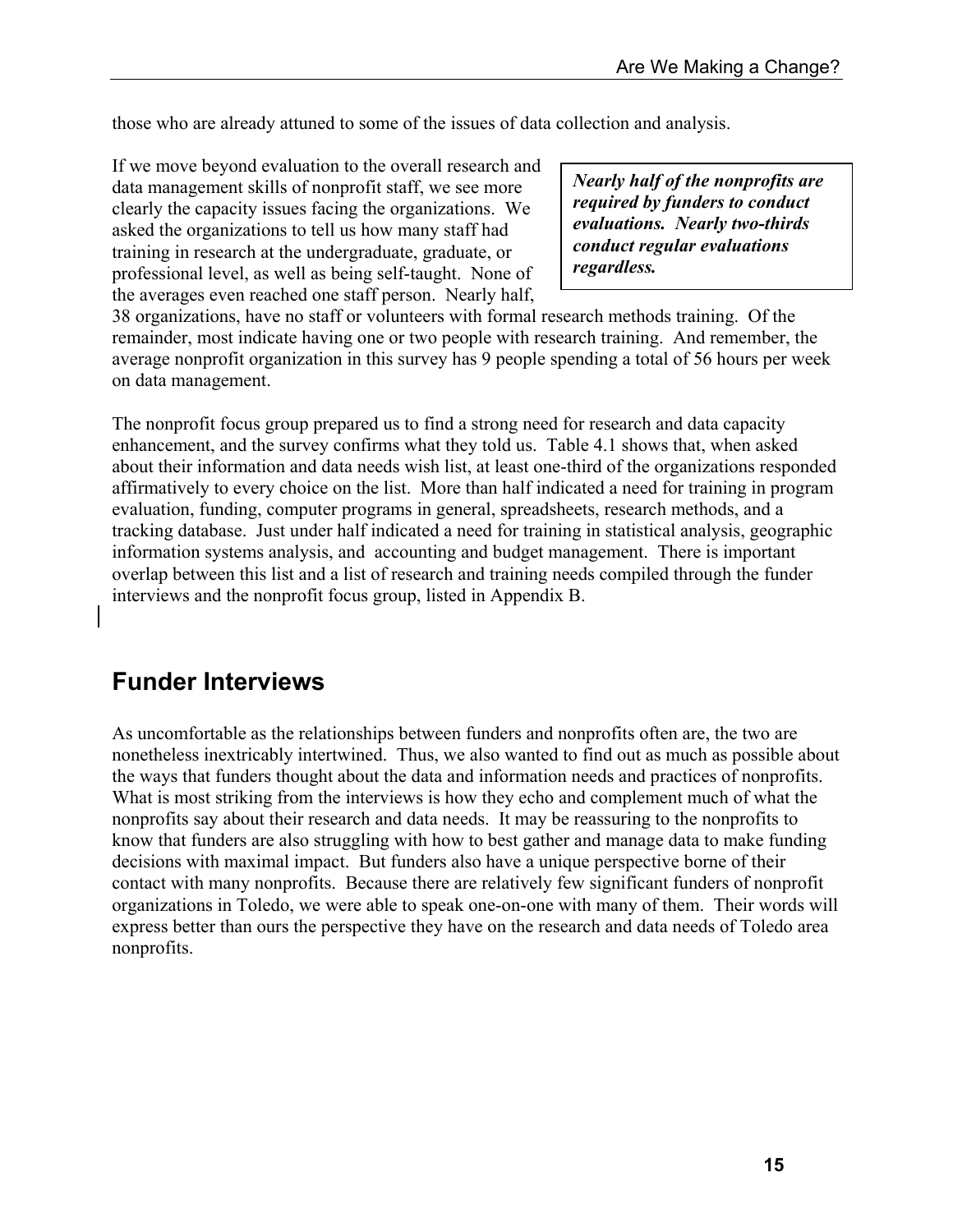### *1. On the Front End: Information Expectations for Grant Proposals*

Funders have two main concerns in deciding how to distribute their funds. First, they want to target funds to the areas of greatest need. Second, they want to give funds to programs that will have the greatest impact. Of course, the question is how to determine what needs are the greatest and predict what programs will have the most impact. There is quite a diversity of perspectives on how to accomplish those two objectives.

#### **On Needs Assessments**

On the question of determining what the greatest needs are, there are two basic approaches. Some of the funders are strongly focused on conducting their own needs assessment research, or drawing on the research of others, to determine needs. This is partly because they understand how resource-stretched the nonprofits are already.

"We're not asking the agencies to identify the need. They shouldn't have to do that. When I was an agency director I was so tunnel focused, and so short on resources, I did not have a big world perspective. I don't think we should ask agencies to expend resources to provide us with data."

A number of funders also have experience with nonprofits attempting to provide their own needs assessment research. In many cases, however, that research is not as helpful as it could be.

"We look for the data in the problem statement, and not just national numbers but local conditions. We are moderately satisfied by the data they present. Sometimes they use needs assessment data."

"They have not done very well when they have previously been asked to provide needs assessments to justify their funding request. Most of the information has been anecdotal. Part of the problem may have been we did not properly phrase our request. While we ask how many people are to be served, we don't know what the overall need is and what percent of that need the agency is serving."

#### **On Data Collection**

Recall that the survey showed that nonprofits focus much of their data collection energy on collecting demographic information from clients or program participants. Funders seem to agree that agencies are good at providing client demographic data. But they see nonprofits having difficulty going beyond that basic information. In some cases, the challenges of getting good information from nonprofits on needs extends to using available data, such as from the census.

"One of the biggest problems they (nonprofits) have is getting really good numbers. They give you the whole census page, but they can't get the baseline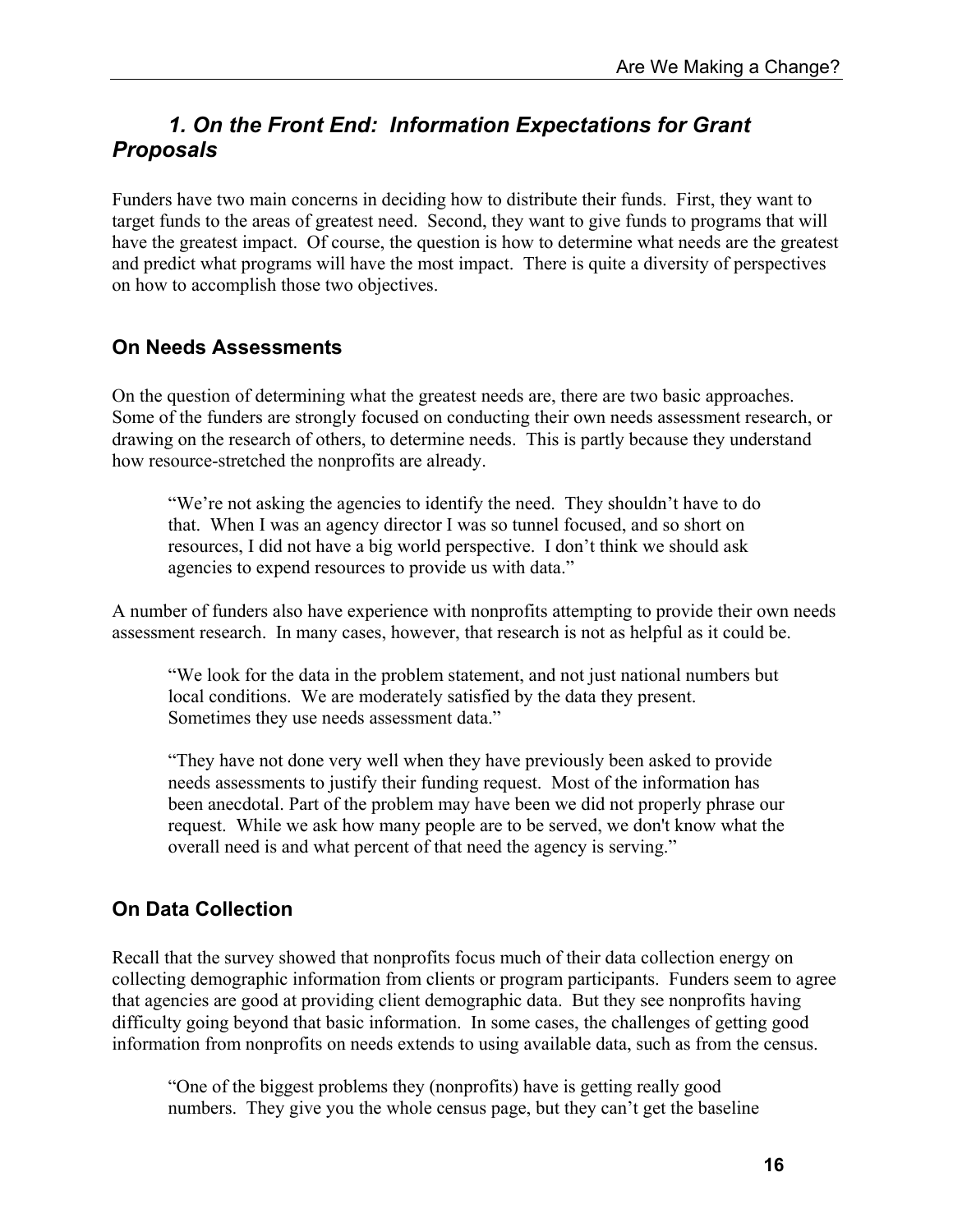against which they will benchmark."

"The CDCs have a difficult time providing accurate information regarding their service areas because the CDC boundaries don't always match the census tract boundaries and the CDCs don't always retrieve the data at the block group level- they use census tracts as the basis of their information."

For those who do look to nonprofits to provide information justifying the need, there is wide variation in the level of their expectations. For some,

"We don't have a hard and fast requirement for information from grantseekers. We don't want to put everyone in the same box. They are all different and I like the fact that we have the ability to have nonprofits speak to us."

"I don't think we should give out that money just on a whim. I believe we should prioritize on needs. But we need a small pot that is more flexible."

Others, such as one funder discussing CDCs in the first quote, and another discussing nonprofits in general, are more specific in their expectations of the needs information provided by applicants:

"For operating support, we need them to provide census data and information about trends, and what they expect to happen. For projects, we look for marketing and outcome data. You want to do a project, what kind of lasting shift can you make? How much community involvement did you have? How did you pick a building? We need to think more transformationally."

"On the front end, it's really difficult [to keep funding someone] if they haven't demonstrated outcomes. When we had a lot of money to give out, we were more willing to try things. Now that funding is tighter, were much more interested in funding people who can demonstrate they can accomplish things. You get bonus points if it's a promising approach or best practice. We don't fund things that are based on ideas thought up in someone's office."

Regardless of whether funders have strict or loose information requirements for grant applications, however, they see a need for better information to better target programs.

"A good 50% hit the mark [of providing good information on their applications]. The remaining 50% are all over the map. Of the top 50%, only some really hit the mark."

"I sat on a funders' panel…. They were all continuation grants. And the information we got out of them was junk. And they all used different statistics to show the need."

"We met with some people in the community the other day who were going for a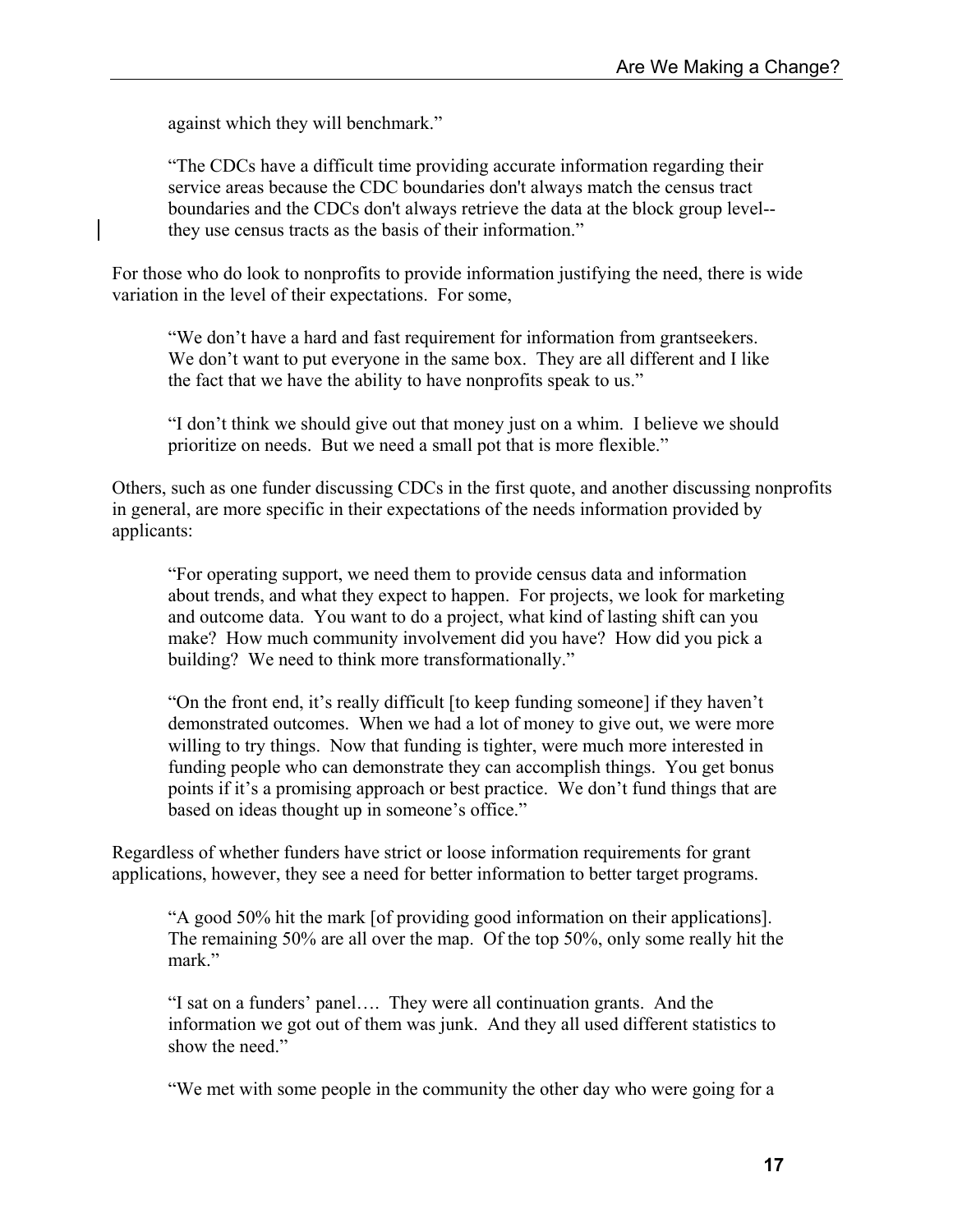federal grant…. They wanted us to support their proposal. But our data showed there's a glut of [service providers in that area] already…. They had used labor market index data. "

#### **On the Need for Theoretical Thinking**

And the funders are looking for more than data. One of the unexpected findings in this research is how many funders are looking for nonprofits to think more theoretically about their work considering the relationships between their models, strategies, and context.

"There are two different data needs—statistical information and then the more subjective prose of telling us why [something does or does not work] and then putting a rational deductive argument behind that. It is amazing how apparent it can be that the organization hasn't articulated to themselves what they're doing."

That "subjective prose," however, needs to go beyond anecdotes. In many cases funders are looking for organizations to integrate careful research regarding the need with theories and models for addressing that need.

"Additionally, many agencies don't look at how one problem relates to any other problem. And the applications don't address such issues. One agency had a need identified in 1984, but did not say why that is still needed today…. This year we asked about any program changes and program lessons. Most of the program changes were based upon anecdotal stories, not quantifiable information. When we ask them to look at outcomes they often could not make the connections to the theoretical."

And they are not talking about up in the clouds navel-gazing kinds of theory. For the funders, theory is quite practical as it helps inform strategy.

"The front end [of application information] and back end [of evaluation information] go hand in glove. Some folks are able to articulate the why's of the program and how they know if they've succeeded. … We like groups to go beyond the numbers not just in a theoretical sense but also because it lets us do other things."

"We're really not getting data on what they do. The providers will all describe using the same strategy, but are getting very different outcomes. We have one provider with an 80% success rate and another with a 5% success rate. So either they are not all doing the same thing, or it is a function of personnel, or something.... Grasping the relationship between cause and effect is something we're missing."

Among the "other things" good theoretical thinking allows is the development of better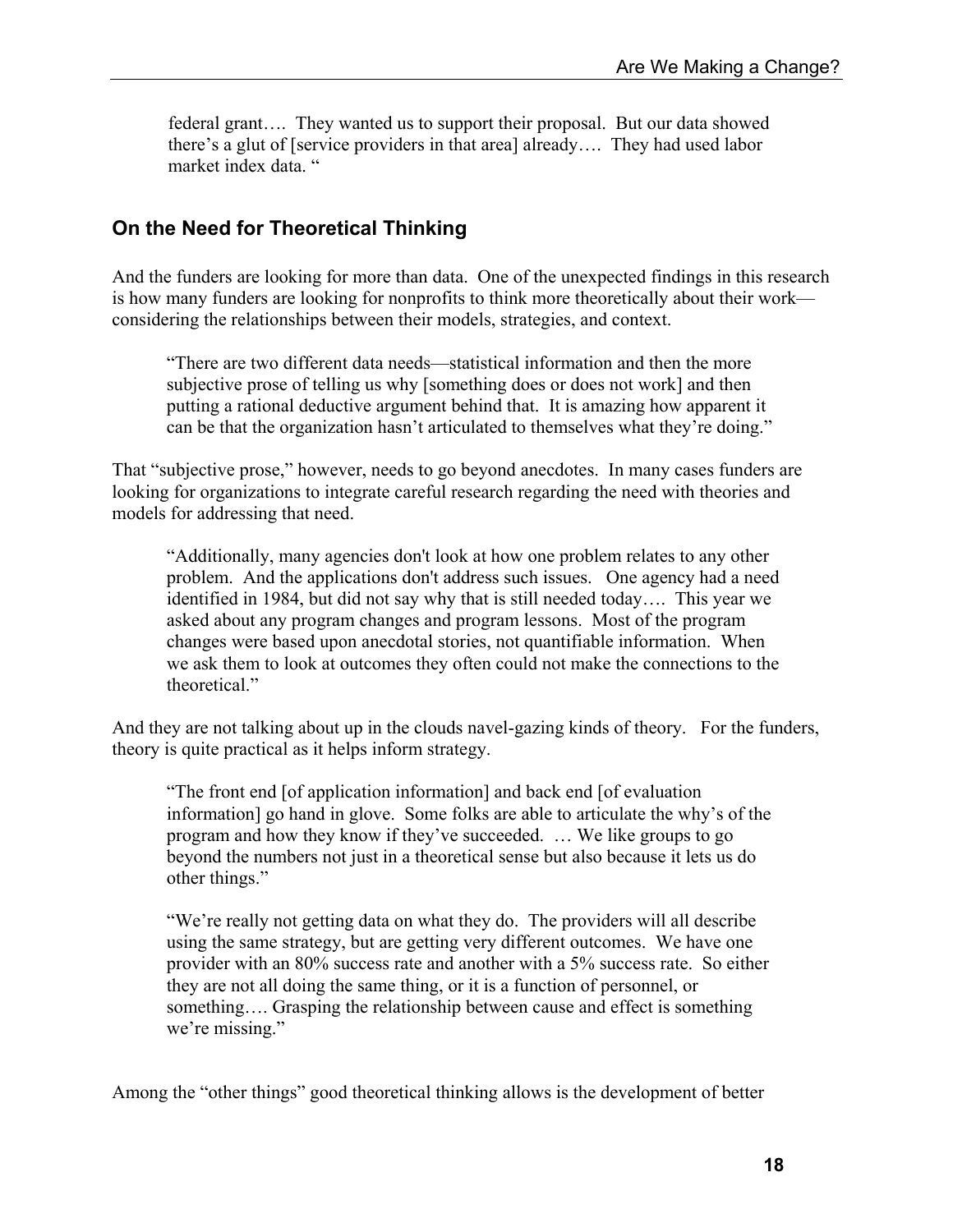intervention strategy.

"There is a theoretical framework you need to articulate. To ask programs that have been funded for 80 years to discuss their theory is seen as blasphemous.... In one example, a community looked at their immunization rates [for childhood illnesses]. They formed a committee, raised some money, and decided "parents don't know how important this is." That was their theory. So they spent all this money on advertising and a year later there was no change in the immunization rates. So they looked at their theory. Then they looked at their clinic hours and changed them and the immunization rate went up."

Funders are well aware, however, of what a luxury this desire for greater theoretical integration is:

"At a meeting of foundation directors in another city, one CEO noted that "we as funders have the luxury of being paid to think", in essence recognizing that there are practical limitations on how much time we can expect the nonprofit executive to devote to theory when they are busy making sure they can deliver services to people on a day to day basis."

Consequently, many funders attempt to fill the research and theory gap themselves, hoping that their work will help enhance the capacity of low-resourced groups with good ideas—what are termed "diamonds in the rough."

"Groups that don't have development staff have the most difficulty. Groups that submit for the first time, that's when they struggle, and that includes a lot of the grass roots organizations. Even in large organizations, when there is turnover, they have problems, but that is the exception. But just because grassroots organizations are not as sophisticated, we still listen. That's where it's connected to staff time. There are good proposals from bad organizations and vice versa. Our own research looks for those diamonds in the rough."

"We do site visits because some people write better than others. A proposal that may not be written that well, once we go see what they are planning to do, we like it. We look for those diamonds in the rough."

And just like the nonprofits, the funders reach their limits of capacity and expertise as well, particularly when they are funding a variety of organizations. Even when they are doing their own needs assessments, they sometimes find it impossible to get good local information. It is often even more challenging to help fill in the gaps in needs information from the organizations they fund.

"If they can document or substantiate [the need] through any available data it helps to make our work easier in terms of the grant review process—it makes our job easier in not having to verify it. We want to hear the problem but then verify that it is a problem. We would have to have our research staff get information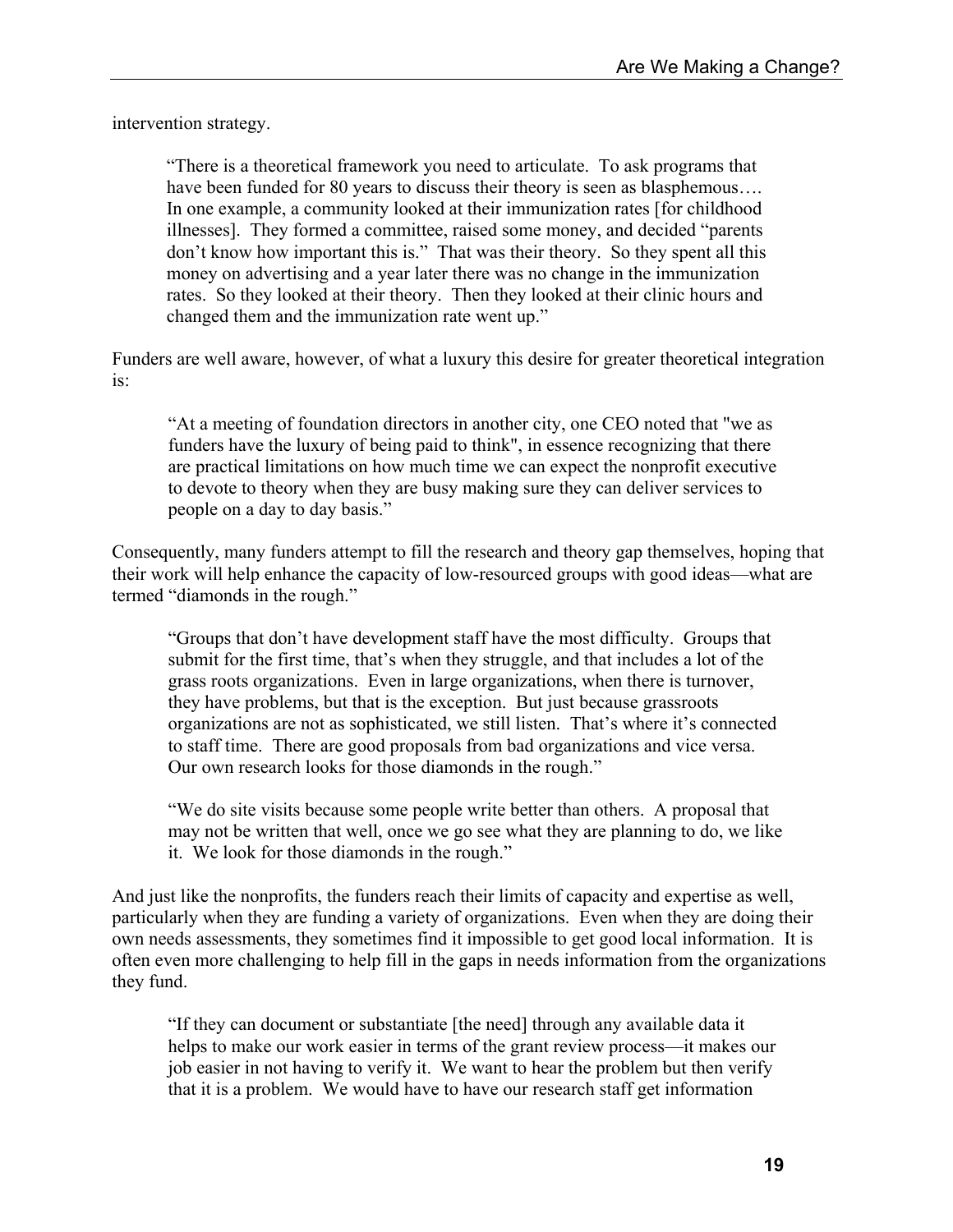about the problem. Someone might say that all the kids need sneakers but we don't know if that is true or if anyone else is already providing sneakers. We come in with an open mind but at some point we run out of labor. So we try to verify what they tell us as best we can. One of the other things is that, because of the nature of what we do, we are generalists here, so there's no way we could hold all the expertise we need. We don't go back to applicants to ask them for more information. It would be too difficult to do that with everyone and if we only did that with one applicant then what would we do with the others?"

"In terms of reviewing grant proposals - We do what we call research but it wouldn't stand up to the test of scientific research. We usually sit down with a grant applicant because there are questions that can't be answered in the context of a proposal. And we can't be experts in all fields. We might be on the phone with someone who has expertise in areas that we don't. We try to keep a cadre of folks out in the community to inform us."

Funders, as we can see, face many of the same information issues as nonprofit organizations. They lack good needs assessment information. They lack time, and in some cases the necessary expertise, to conduct their own research. And they lack opportunities to discuss the theoretical issues involved in community development and service delivery with the agencies that they fund, which seems every bit as fundamental as the more data-driven information issues.

### *2. On the Back End: Information Expectations for Evaluation and Assessment*

### **Improving Evaluation**

After grants are given out, the next set of information issues facing funders is determining whether those grants had any impact. In many ways, the demand by funders for good evaluation is as much for funders to assess their own grant-making impact as it is determining whether any individual organization is fund-worthy. And it is often as challenging for the funders to come up with criteria to evaluate their grant-making as it is for nonprofits to evaluate their programming.

"One of the things I am trying to do is communicate the results of our grants to our board members. Right now we have the groups answer a set of questions. I think our questions may need some work. It's not all on their side."

Both government and private funders recognize the need to better understand what they mean by evaluation and find ways to facilitate good evaluation and assessment research. For some this involves better training and even some templates:

"We need training of our own staff to better understand the location of appropriate data and the data itself, as well as training for the agencies and their boards."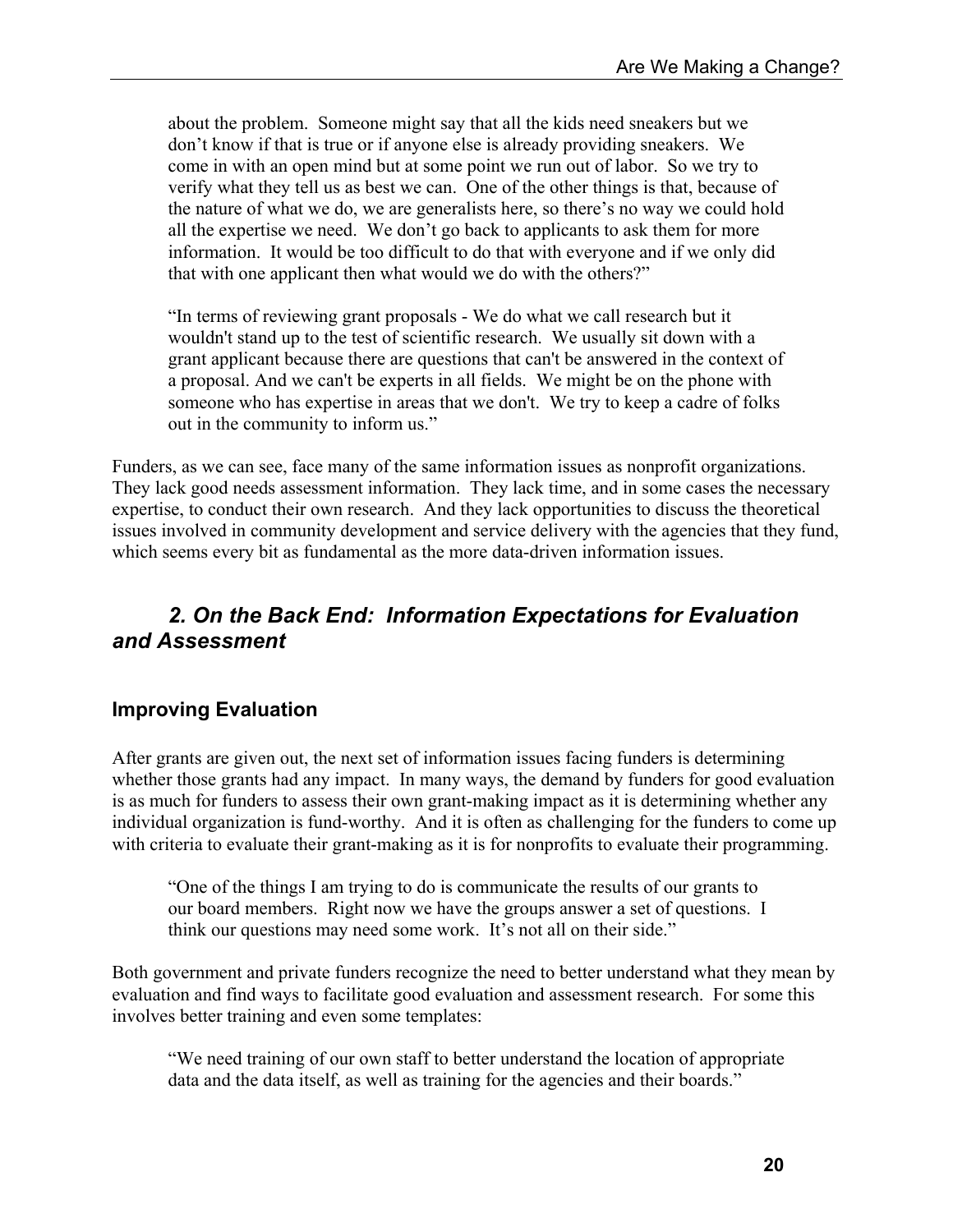"We're working on asking for 'did you accomplish what you said you were going to do.' We know their numbers of how many people they reached… I would like some written tools, some evaluation tools, just for some checks and balances. I do have to have some evaluation. I would like both a pre and post tool."

For others it involves better communication among funders, and perhaps with nonprofits too:

"One barrier to good outcome measurement is if funders aren't requiring the same things. A program that we think has good outcomes was criticized by another funder that was looking for different outcome measures. Lots of funders now require outcome evaluations, but they give the outcomes to be achieved. We say come up with your own outcomes."

"We have talked about a common reporting form for CDCs. It's never gotten very far because everyone wants something different. But now there might be energy for a common reporting form."

And, just like for needs assessment, funders recognize how stretched most nonprofits are. In fact, many funders also lack the staff capacity to assist groups in the evaluation process.

"We attempt to assure that there will be an evaluation. Again, the groups are all over the map…. Evaluation and monitoring tend to be where we have the most difficulty. We spend a lot of time up-front before the money goes out. But we lack staff time to make sure the evaluation happens the way it is supposed to. Evaluation tends to be the thing that falls off the screen."

#### **From Outputs to Outcomes**

1

The question of evaluation is also becoming more complex as concepts like "logic models" and "outcome evaluation" become more widely known in the Toledo funder and nonprofit worlds.7 Both are controversial ideas, because they require fairly dramatic changes in how organizations think about their work. One of the most important changes is the movement away from counting *outputs*—counting the amount of activity a group engages in such as the number of houses built for a CDC or the number of clients counseled for a service agency—to *outcomes*—an actual documentable (and, for some, quantifiable) change in some target measure such as increases in homeownership rates or reductions in drug abuse rates. Add to the mix that now we are also talking about trying to measure *impact*—longer time changes less directly tied to the activity itself—and it is easy to see how the research burden for evaluation could be substantial.

If the nonprofits could just blame funders for foisting this outcome evaluation model on them, at least there would be a clear target. But even the funders understand there are methodological and political issues that accompany this shift.

<sup>&</sup>lt;sup>7</sup> See W.K. Kellogg Foundation Logic Model Development Guide, 2001, http://www.wkkf.org/Programming/ResourceOverview.aspx?CID=281&ID=3669. Also see United Way Outcome Measurement Resource Network, http://national.unitedway.org/outcomes/.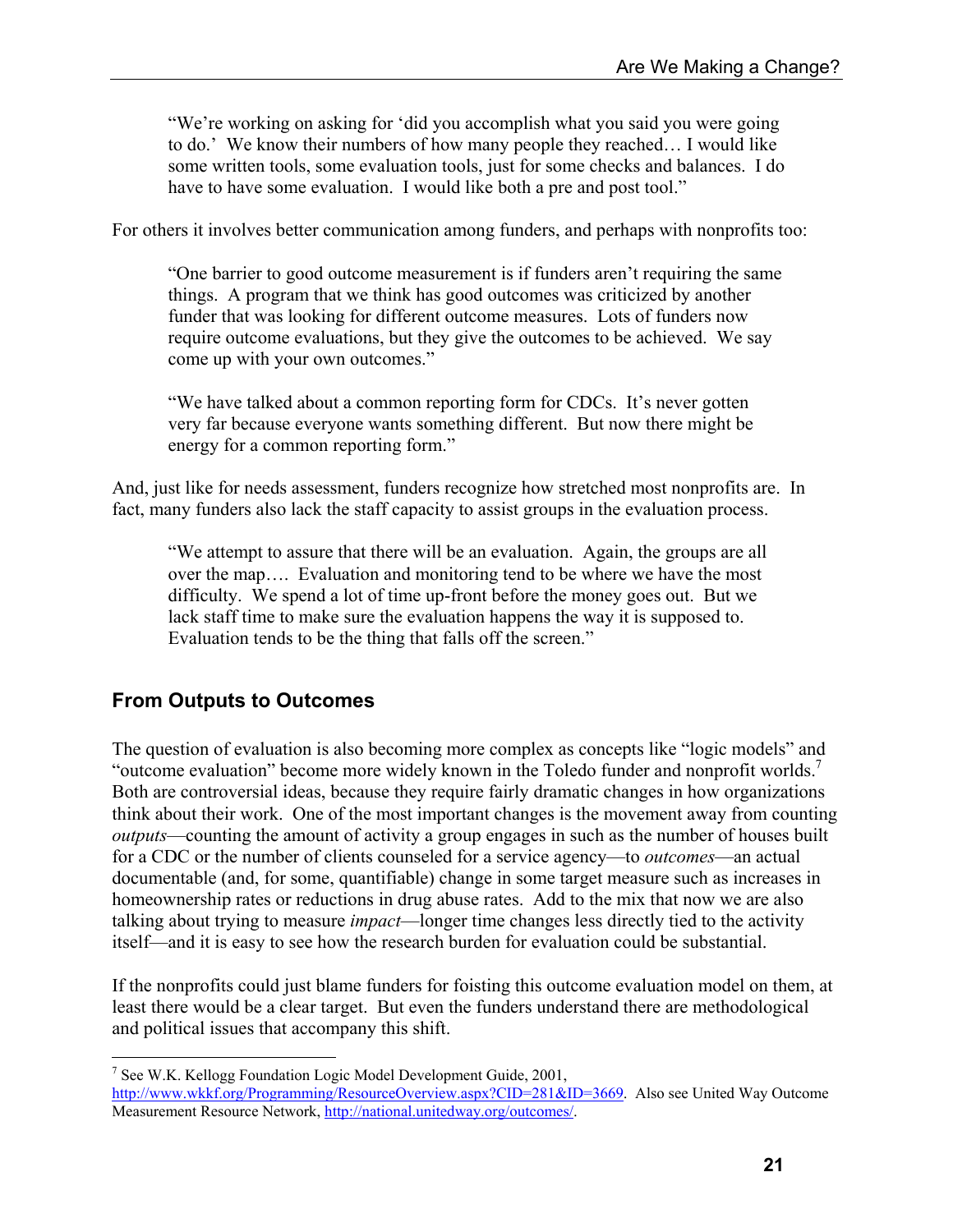"It [good information from groups] starts with us understanding what we're funding. There are some projects that don't lend themselves to outcome measurement... Anecdotes are useful to an extent because it helps communicate the human condition of an issue, but it's not the be-all and end-all. We still need to measure outcomes [as distinct from outputs]. When the rubber hits the road, outcomes need to be measured."

"It's been easier to measure output. [But] It's harder to say what we know demonstrably. We've all learned to speak in proxies about outcomes. Most of us haven't had much pressure or time to go beyond that.... This question of outcome measures is seductive. Then there are the politics of outputs measures and how funders interpret them."

Finding ways to support organizations to use outcome evaluation, however, brings with it a wave of challenges. First is understanding the difference between outputs, outcomes, and impacts. One funder estimates that "probably 60% of the groups confuse outputs and outcomes." Even those who can make the technical distinction, however, have problems implementing the method.

"Often organizations have difficulty identifying the appropriate kinds and number of outputs. They give us inaccurate measurement tools for specific objectives…. Some organizations had difficulty in defining specific objectives and quantifiable outcomes. They were either too ambiguous or did not appropriately match their objectives with quantifiable outputs/outcomes or appropriate outputs/outcomes. Their methods of evaluation were convoluted."

"The catch-22 for us as a funder is that organizations say 'this is our first year measuring this because we don't have benchmark data.' Then the second year they say 'we changed what we're measuring because the original measures didn't work.' You don't want them to stick with something that doesn't work but you also need consistent measures."

"People don't know how to evaluate the statistical significance of their programs. We don't know, if you did nothing, what would happen. We can't say that in most of the things we do. We need control group research, but neighborhood agencies can't turn people away and assign them to a control group. But we need some kind of comparative data. As local funders, we don't look for that level of sophistication, but at the federal level you often need to do that."

There are important reasons to show a program's effect on outcomes, however. Some of those are officially political, particularly if there are tax dollars being invested. But there are also unofficial politics at play, as more and more donors start demanding evidence that their contributions are making a difference. In either case,

"Groups need to do comparisons over time, to show that the investment has been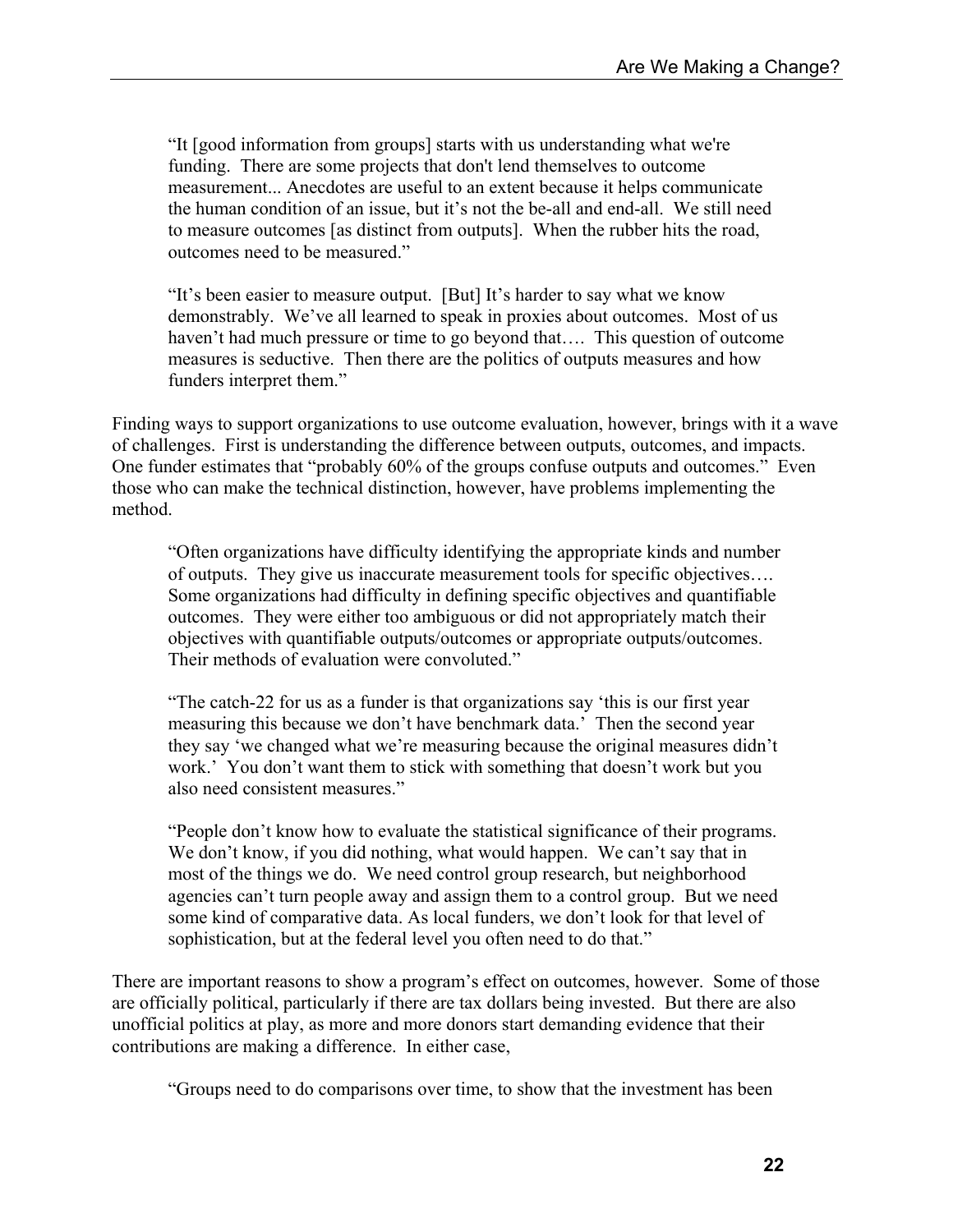well spent. River East can show cause and effect, showing how property tax and sales tax changes. They talk about how much additional sales tax revenue the Docks has created, for example…. The ability to translate is important to the groups. They need to show value so that it becomes personal. The standards are 'so what; who cares; how does it effect me?'"

"There's a growing body of donors that want to see outcomes. A large percentage of organizations were just going through the motions three years ago, but that percentage has shrunk. There are still those who state publicly that the donor isn't interested in outcomes, but they are getting fewer."

#### **Addressing Capacity Issues**

Designing and conducting outcome evaluations, particularly for organizations that operate beyond an individual level (where changes in collective measures, such as crime rates, measured over a geographic area, are important) are extremely complicated processes. They often require sophisticated triangulation models<sup>8</sup> and time-consuming original data collection. In addition, as focus group participants noted, it is often very difficult to determine whether a change in an outcome variable is a consequence of the planned intervention or some other variable, sometimes requiring detailed and sophisticated analysis. For organizations focusing on individuals, as one funder stated, it may be possible to conduct outcome research without adding staff as long as they are appropriately trained. It may also be possible, if an organization can stop wasting 18 of those 56 hours a week collecting data that is never used, to put that time to use in an outcome evaluation process. But funders generally recognize that capacity is a problem.

"It's a lot of work to do the kind of evaluation that funders want now. I'm worried that gets layered on to all of the work they already do. I don't know if it's money for staff, or training, or more that's needed."

There are also organizational development issues that must be resolved before good evaluation research can be undertaken in many nonprofit organizations:

"Program heads say "we can't make this work if we can't get the service level people to do it as well." It requires persistence and board endorsement. But some programs lack the computer skills--that whole education piece. It sounds overwhelming, this idea of outcome measurement."

#### **Allies in Evaluation**

 $\overline{a}$ 

Funders generally recognize that they are seen as bludgeoning organizations with this evaluation emphasis. But what bothers them the most is the lack of trust between funders and funded, and

<sup>&</sup>lt;sup>8</sup> Triangulation involves using more than one method to measure something, often because all the measures are less than optimal. See J. Brewer and A. Hunter. 1989. *Multimethod research: A synthesis of styles*. Newbury Park: Sage Publications.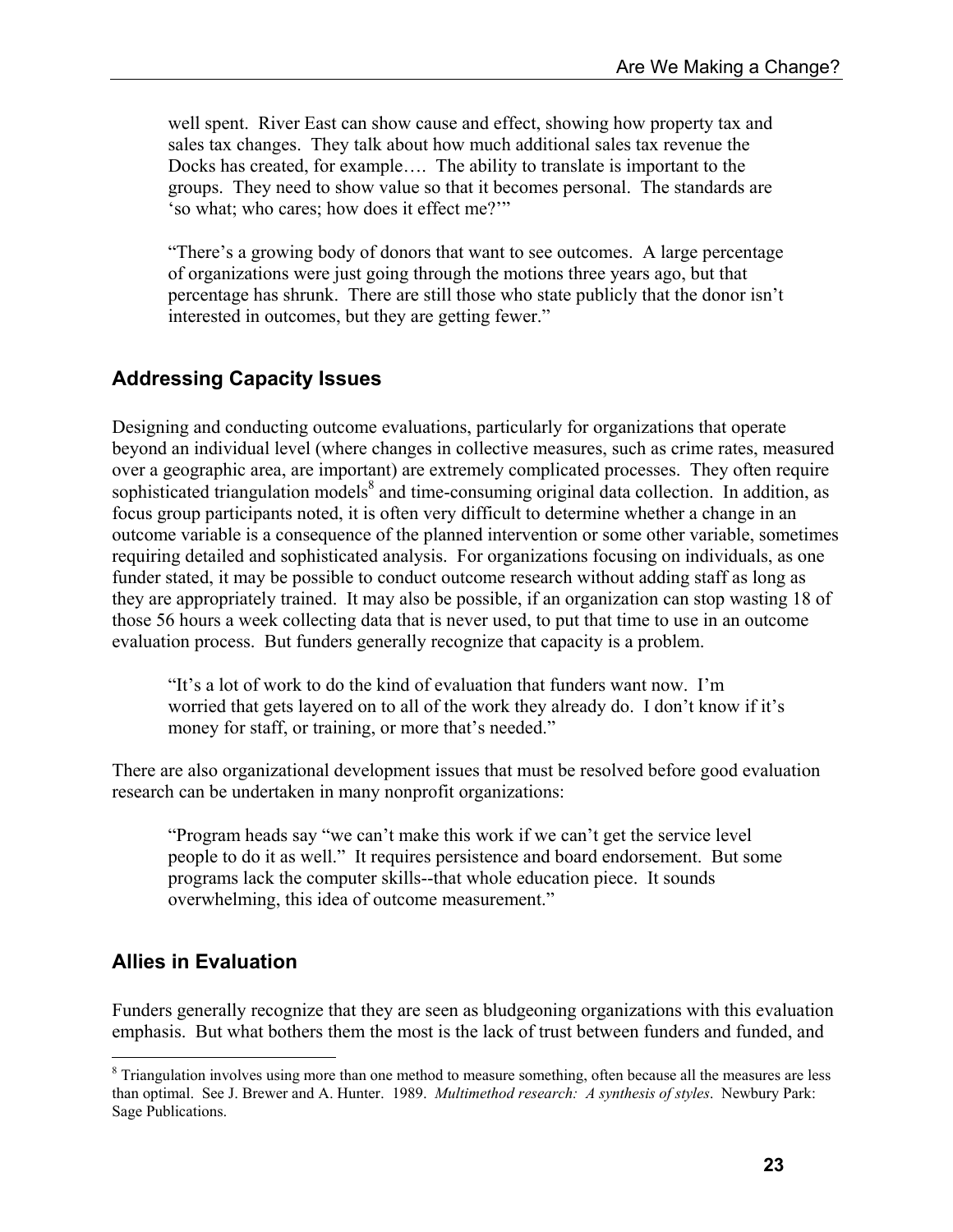one of the main reasons is because the lack of trust inhibits the communication of good information about what works and what doesn't work. Funders are every bit as committed as front-line service providers to doing what works, and see evaluation as a way to help figure out what works. But that means that organizations need to be honest about what doesn't work.

"Some agencies have integrated outcome measurement into how they do business. One organization used the information from their outcomes measurement to change their curriculum. It's more important for you to show us you are using this data to improve your programs than to show outcomes. But we want to get to the point of being able to show outcomes."

The private foundations also approach social issues with the same entrepreneurial spirit as small community organizations, willing to try new things and go beyond "best practices" to new ideas. And interestingly, one of the things that holds them back from supporting even greater creativity is a lack of information about whether those new, bold, creative strategies work.

"The beauty of a foundation is that we can make grants that are risky. Government and industry won't do that. The flip side is that hasn't been adequately communicated to the nonprofit community that it's OK to take a risk. They have this fear that if they say something didn't work, we won't fund them again. You almost have to force your hand to say that something failed. The bottom line is we want them to address what they said they were going to do in their proposal. We leave that door open to let the organization tell us what that means. It's not a statistical checklist—how did you do it, did it work, and what did you learn? It would be nice if they would say whether 'everybody should do this" or "for the bang for the buck, this is dumb.'"

Of course, they also recognize that overcoming the lack of trust among funded organizations is extremely difficult, because the risk is that saying something doesn't work could translate into less funding. The fear of losing funding by revealing what doesn't work was one of the biggest barriers to good evaluation discussed in the nonprofit focus group. Breaking through this barrier is difficult, but important.

"We want the good, the bad, and the ugly, and we want to work with you. I'm not sure the trust is there to make that happen. Unfortunately, the grantor/grantee relationship is inherently unequal because one has the money and the other doesn't. It's a tough balance, and a challenge to work together as true colleagues when there's always the fear that what one says or does might result in fewer dollars for your organization."

## **Next Steps for Nonprofit Research Support**

Three things stand out in this research.

1. There are many data and research needs that neither the nonprofits nor funders have the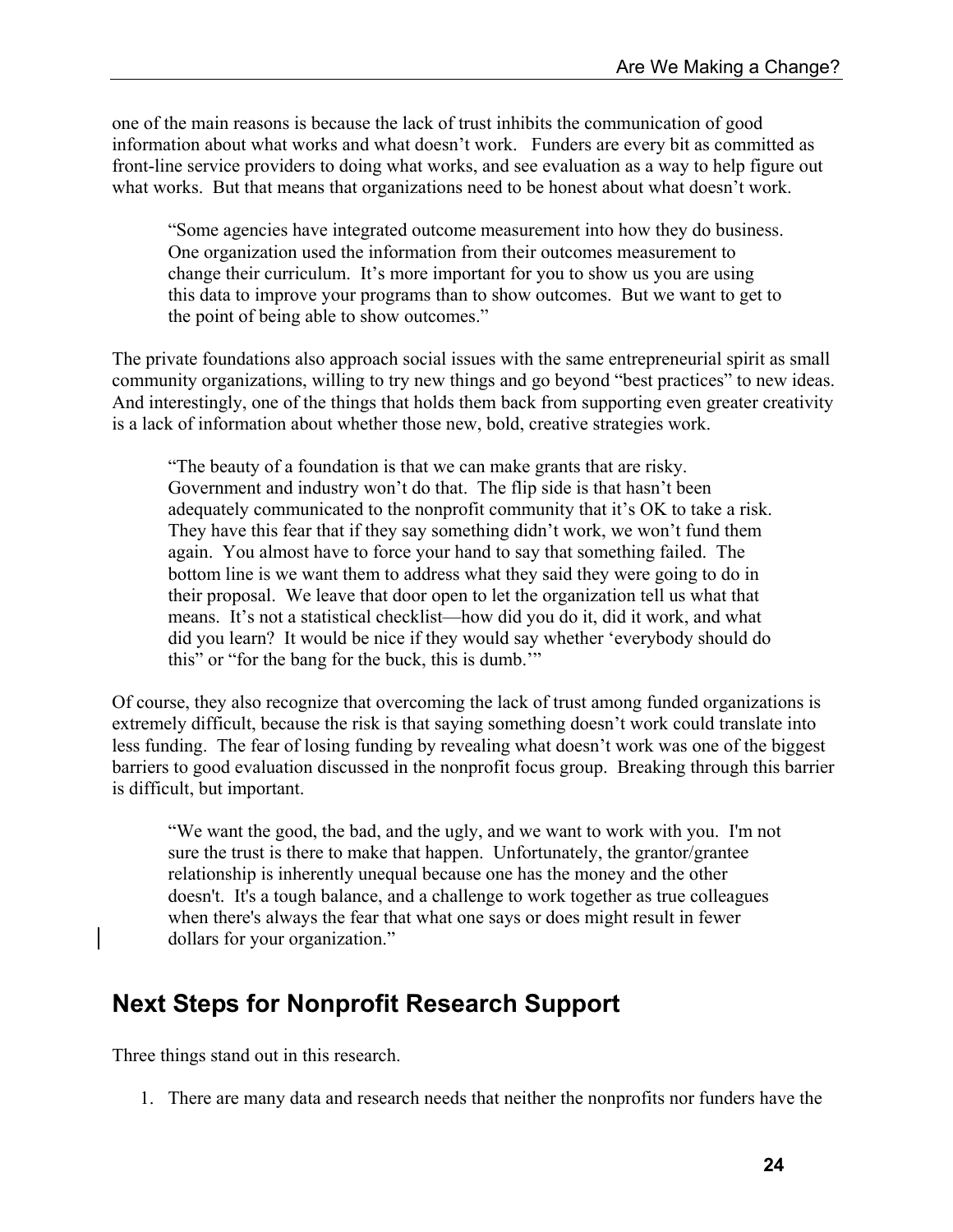capacity to fill.

 $\overline{a}$ 

Toledo is often seen as lagging behind in all kinds of areas, including the community and nonprofit sector. Using research to access and use resources is one of those areas. While there are some strides being made in some areas, such as the Homeless Management Information System, and the Data Evaluation Network, there are still many opportunities to do more. Toledo lags well behind in the development of a broad community indicators<sup>9</sup> research project, particularly one that can measure change at the neighborhood level. Such a neighborhood-based community indicators research project would go a long way toward supporting the needs of both funders and organizations for good outcome data. But such a labor-intensive project, requiring a great deal of original data collection, is beyond the current capacity of both the funders and the nonprofits. And in addition to providing good evaluation data, such a project would also help Toledo nonprofits better compete nationally for dollars they currently remain largely shut out of.

2. There is a strong demand for research training among nonprofits, and in some cases funders, to *better* collect, manage, and analyze the data for which they do have the capacity.

It is clear that there is a lot of inefficient data collection and management occurring in the nonprofit sector in Toledo. This is literally wasted time. And there is also wasted data collected but never used because there is no extra time. Getting rid of the wasted time and using it to make the most of the existing data could help a lot in nonprofit's grant applications, evaluation practices, and program planning. At least some of this could be corrected by better training. The nonprofits have clearly expressed their training needs. Some of those could be met by the Nonprofit Resource Center, through its information technology training program. But those involving the use of particular research methods or data analysis strategies will likely require expertise from private research firms or universities.

3. There is a need for further discussion around the questions of what kinds of research models and support are needed to establish needs and options on the front end, and outcomes and impacts on the back end of projects.

This project has focused on the first layer of issues surrounding nonprofits' information needs and management. We have found challenges in collecting, managing, and using information. We have found specific training and capacity building needs. The next step is to develop specific strategies to meet those challenges and fill those needs. In order to do that, more work is needed.

First, nonprofits, funders, and potential data providers should be involved in developing a prioritized list of data needs. What databases would be frequently used across a variety of organizations? What needs and assets data would be most frequently used? The nonprofit

 $9<sup>9</sup>$  The National Neighborhood Indicators Partnership is a collaborative effort by the Urban Institute and local partners to further the development and use of neighborhood-level information systems in local policymaking and community building. They have manuals on how to develop neighborhood level information systems as well as links to those doing it. http://www.urban.org/nnip/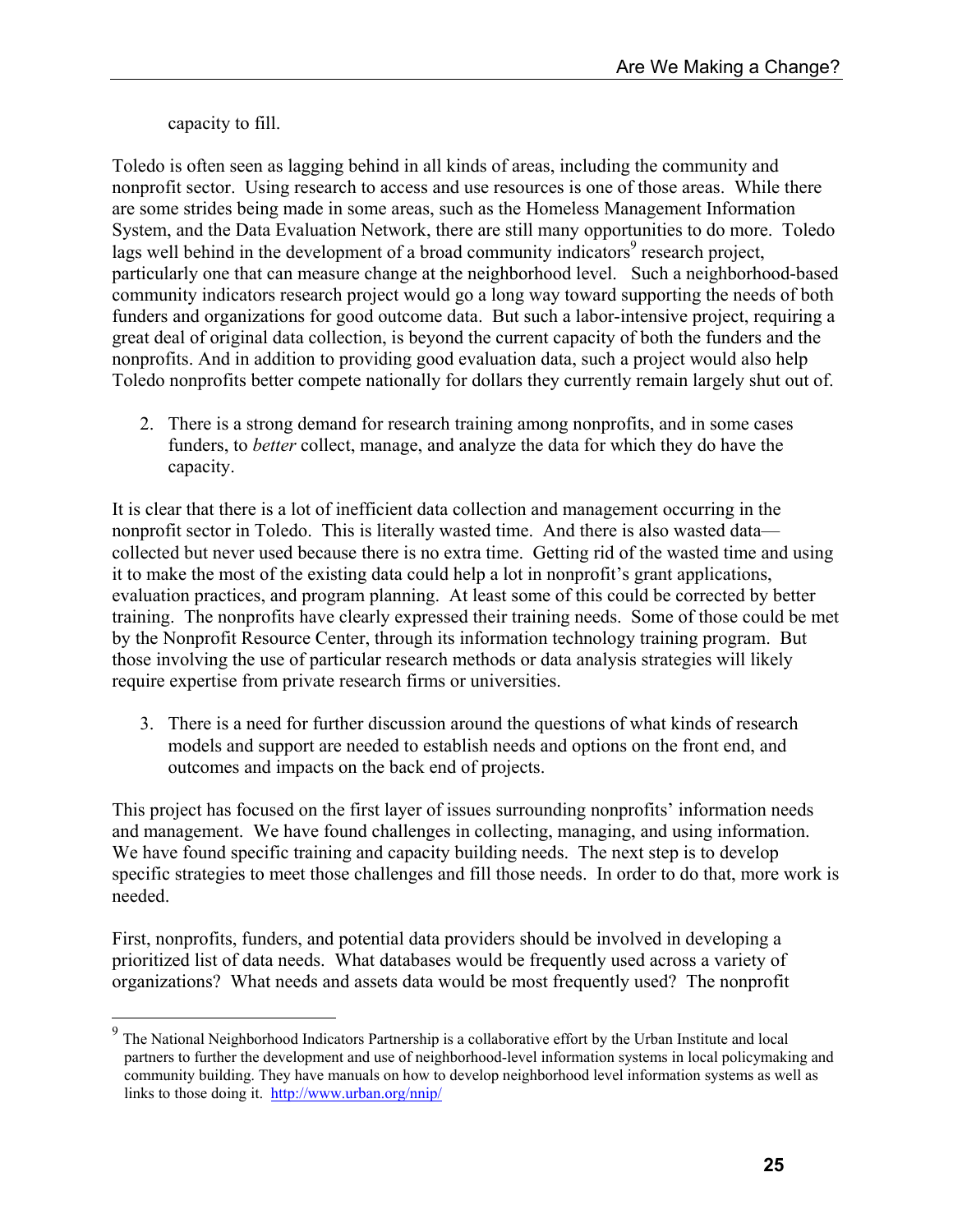survey begins to answer those questions, but only in a superficial way, as Table 3.3 illustrates the relative lack of use of data, and the corresponding lack of perceived need. Our belief is that the lack of useful data in general, and the inaccessibility of the data that is useful, has lowered data expectations. When asked in focus group or interview settings, however, nonprofits and funders readily come up with a range of data needs, listed in Appendix B.

Second, non-profits need a better understanding of how to use data. Curricula needs to be developed around the nonprofit data and research training needs. In the realm of training, the nonprofits were much more clear about what they needed, and Table 4.1 shows a well-prioritized list. What is not yet clear is what the scope and schedule of such trainings should be. How indepth should the training be? Should it be scheduled over a long or short period of time? Here again, nonprofits, funders, and potential training providers should be involved in answering these questions and creating some curricular outlines.

Third, all involved need better knowledge of the research and data practices of other cities. There are a wide variety of community indicators projects, certificate programs in research methods, and other strategies for building the research and data capacity of nonprofits and funders in other places. Knowing what works and does not work in other contexts can help custom-design strategies for the Toledo region.

Fourth, discussions need to occur among funders and nonprofits around some of the inefficiencies and controversies of doing research. Of primary concern is the question of data collection inefficiency. If the average nonprofit is wasting 18 hours a week collecting and managing data that is never used, are there ways to change the data demands of funders, and/or develop the data skills of nonprofits, to reduce that waste? It is important to focus on appropriate and quality use and understanding of the information currently being collected before generating additional data that may just compound the problem of "all this data, but no way or understanding of how to effectively use it." There is also the question of evaluating outputs, outcomes, and impacts. A frank discussion needs to occur among funders and nonprofits about the importance of doing evaluation research, conflicts over who should control the scope and method of such research, the lack of resources for doing such research, and the fears among nonprofits of admitting to failures. In addition, there needs to be broader discussion about evaluation models, particularly empowerment evaluation and participatory evaluation, which better protect organizations against admitting failure because the model actually helps organizations achieve greater success.<sup>10</sup>

Fourth, funders and data providers such as area universities need to provide or leverage resources to support the training, infrastructure building, database development, and other related activities necessary to meet the information challenges and fill the information needs of nonprofits.

 $\overline{a}$ 

<sup>10</sup> See David Fetterman, 2002. *Collaborative, participatory, and empowerment evaluation.* http://www.stanford.edu/~davidf/empowermentevaluation.html; Michael Q. Patton, 1997, *Utilization-focused evaluation: The new century text*, 3e. Thousand Oaks: Sage; Ricardo Millett, 1996. Empowerment evaluation and the W. K. Kellogg Foundation. In D. M. Fetterman, S. J. Kaftarian, and A. Wandersman (Eds.) *Empowerment evaluation: knowledge and tools for self-assessment and accountability* (pp. 65-76). Thousand Oaks: Sage; Randy Stoecker. 1999. Making Connections: Community Organizing, Empowerment Planning, and Participatory Research in Participatory Evaluation. *Sociological Practice* 1:209-232.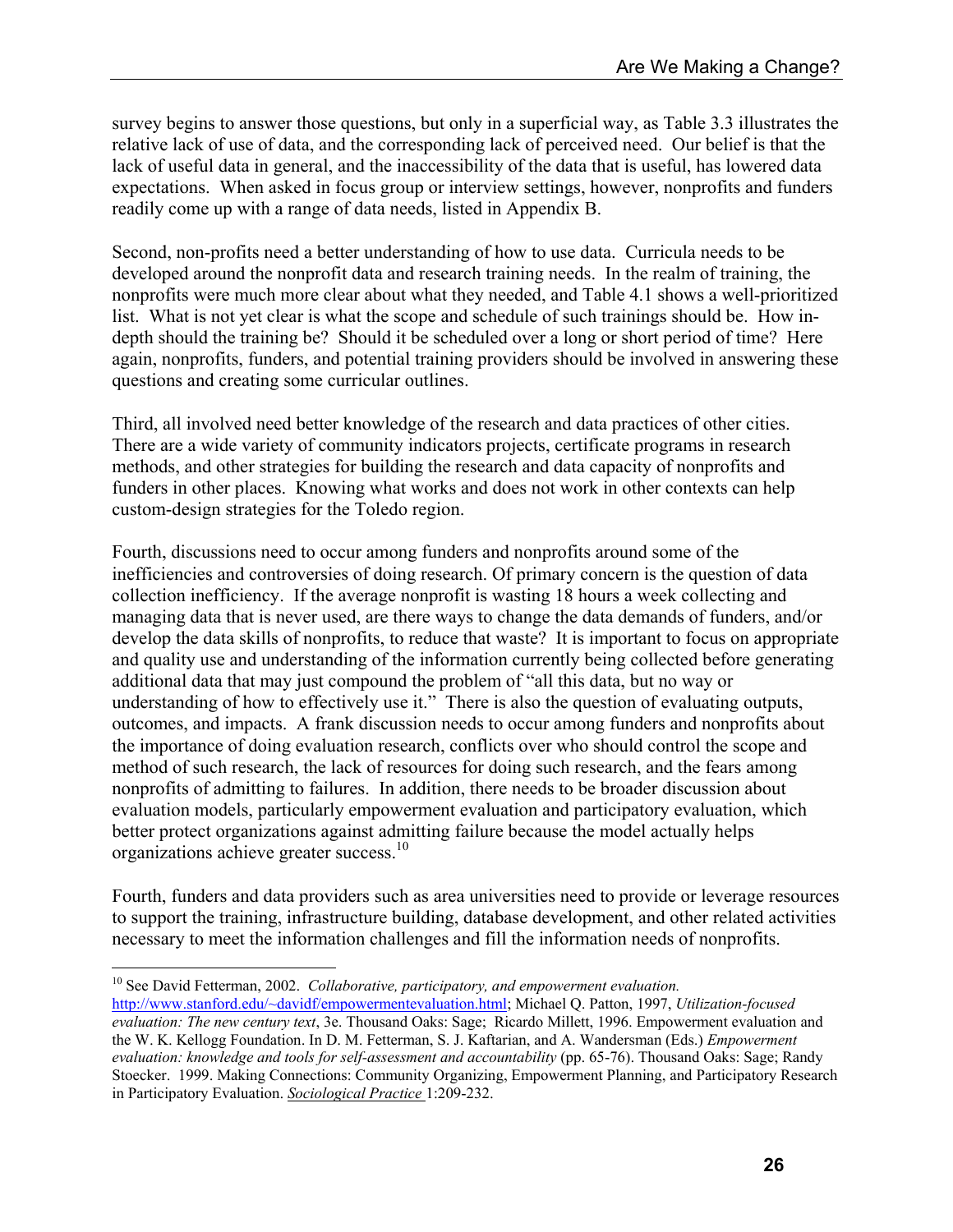Gathering and analyzing original data, especially at the neighborhood level, is a skilled activity that is time and labor intensive.

As a next step toward implementing such data support and training activities, a meeting is being organized for September, 2004, to create specific plans out of this research. Nonprofit, funder, and potential training and research providers are being invited for a half-day planning event. The result will be a planning addendum to this report, which will be used to solicit funds and resources and put the plan into motion.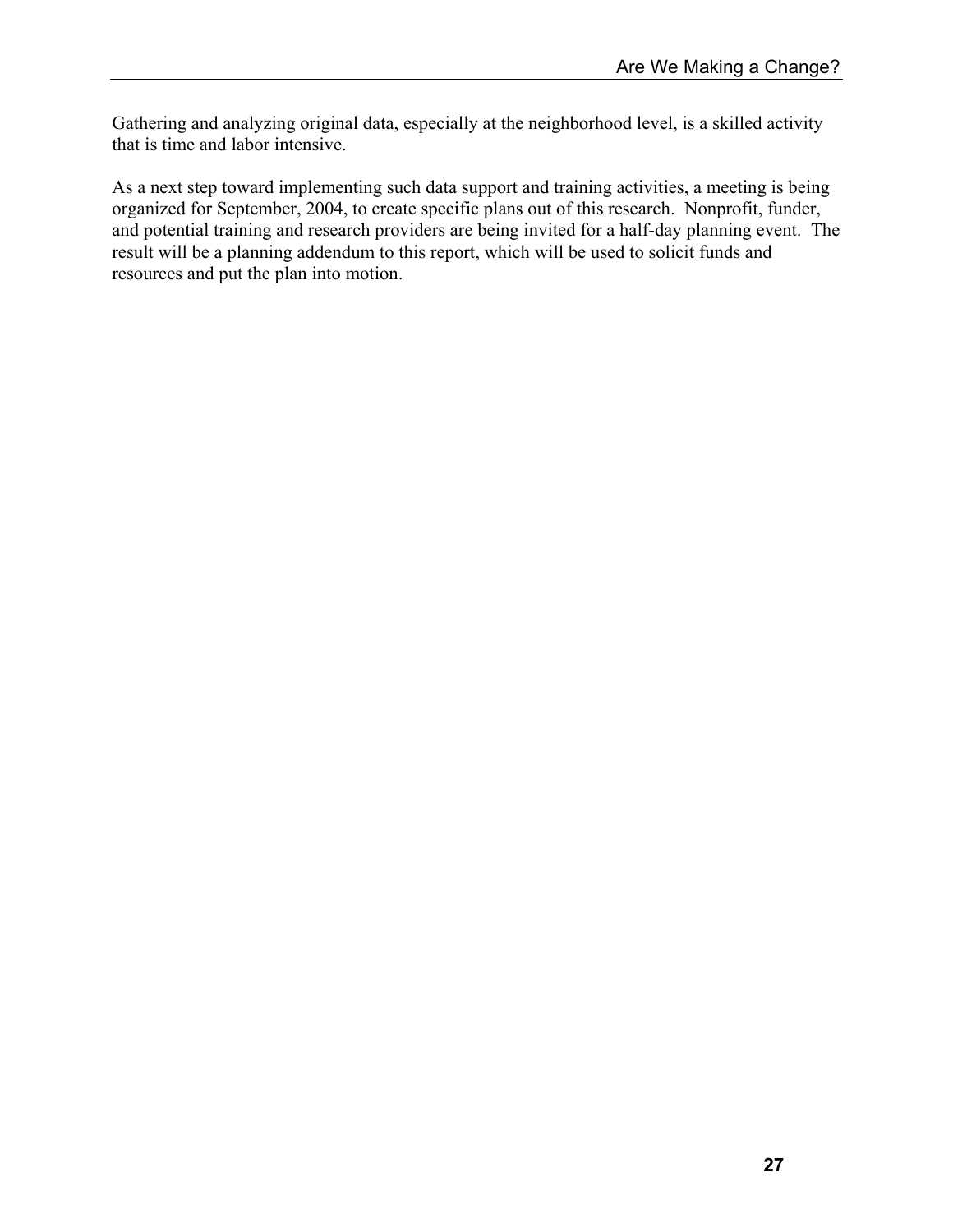## **Appendix A: Core Group Members**

The core group members met monthly over a six month period. They were involved in every stage of the research project, from focusing the research questions, designing the nonprofit survey and the funder interview guide, interpreting early research results, revising the draft report, and organizing the final planning event. This project is indebted to them for their participation.

The core group members are:

Carlin Abbott, System Director, Toledo Homeless Management Information System

Morlon Harris, Executive Director, Chance for Change Foundation

Bob Krompak, Executive Director, Ottawa Community Development Corporation

Stephen MacDonald, Associate Director, Youth Opportunities Program, YMCA of Greater Toledo

Sheila Watkins, Executive Director, Northwest Ohio Community Shares

Marci Dvorak, Executive Director, NAMI of Greater Toledo

Anamaria Portillo, Programs Director, Adelante Inc.

Kelly Spivey also served as a graduate student assistant to the project, bringing her experience with Toledo nonprofit organizations and research design and analysis to the project.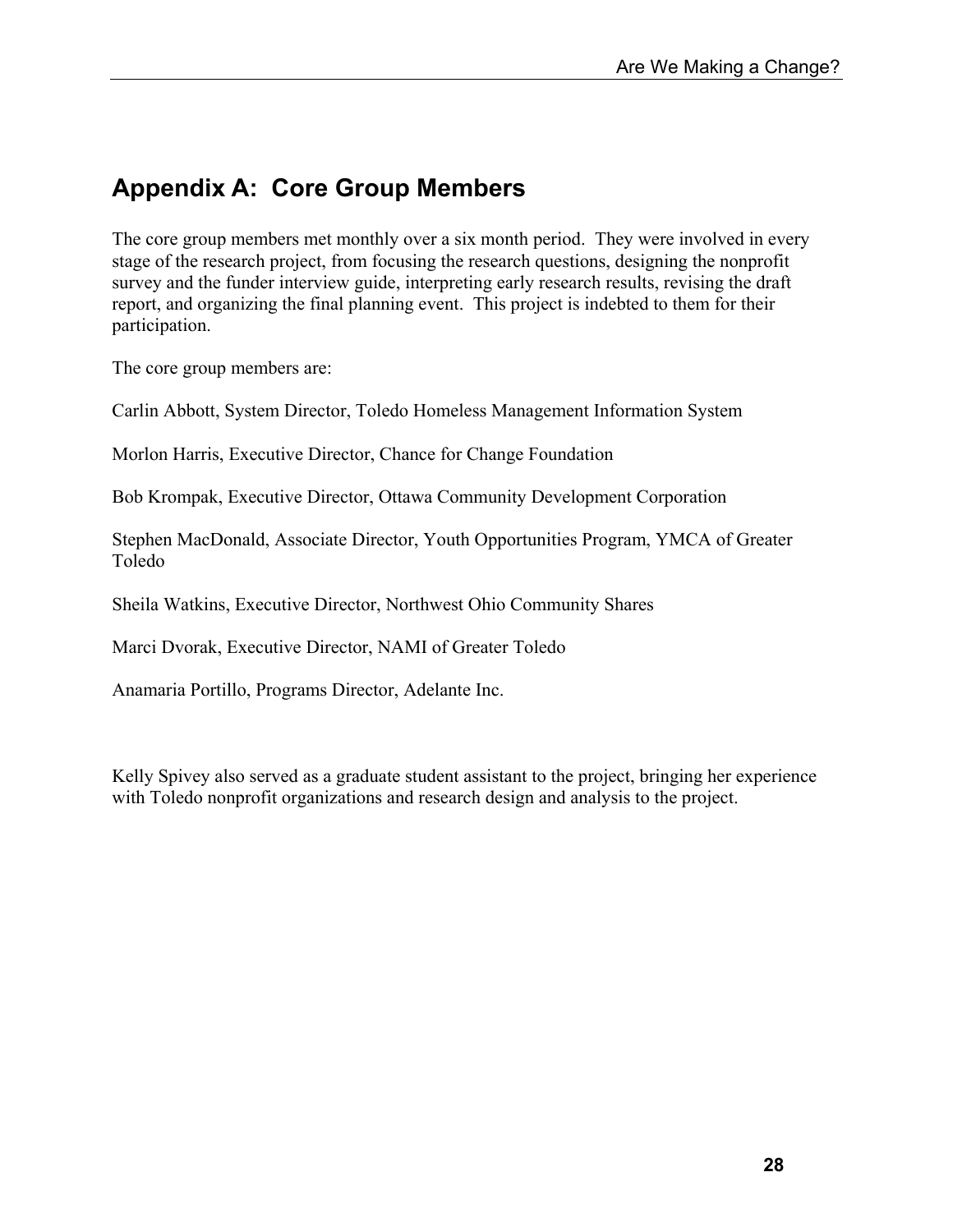# **Appendix B: Research and Training Needs**

#### **Compiled from Funder Interviews and Nonprofit Focus Group**

#### **Data Needs**

- A city-wide market plan and study for housing.
- Research to help decide the appropriate areas of concentration for future funding.
- An interactive neighborhood database so agencies could find out individual pieces of information about their neighborhoods.
- Neighborhood level demographic data.
- Service overlap data
- Racial/cultural breakdown of who is receiving mental health services, and their language/cultural needs.
- Neighborhood perception data (what people in the community think is happening in the community)
- More complex homelessness data, not just how the number of homeless people are changing, but also how their characteristics are changing.
- Data on number and locations of dilapidated housing units.
- Mental health data for youth.
- A regular community issue census to find out what concerns residents have.
- Neighborhood level issue data, such as teen births by neighborhood rather than just by zip code.

#### **Training Needs**

- educating people about the data sources out there would be useful, such as AREIS, census data, etc.
- training in how to do research—how to cull through and find information yourself within the Internet, how to verify there is a problem, and who else is working on it.
- training in the logic model that went beyond the one-day workshop so people would emerge with some actual measures for their projects.
- training on identifying proper outputs, how to measure outputs, and then identify outcomes.
- training in understanding the importance of data and how it fits into nonprofit work.
- Training in how to critically think through what data is needed and then about interpreting it, things like trend data, indicators like foreclosures, free lunches, etc.
- Training in asset mapping and needs analysis. What are the relative costs and benefits of those two approaches?
- Training in data collection from individuals that involves significant security and confidentiality issues (feds) and privacy (HIPAA).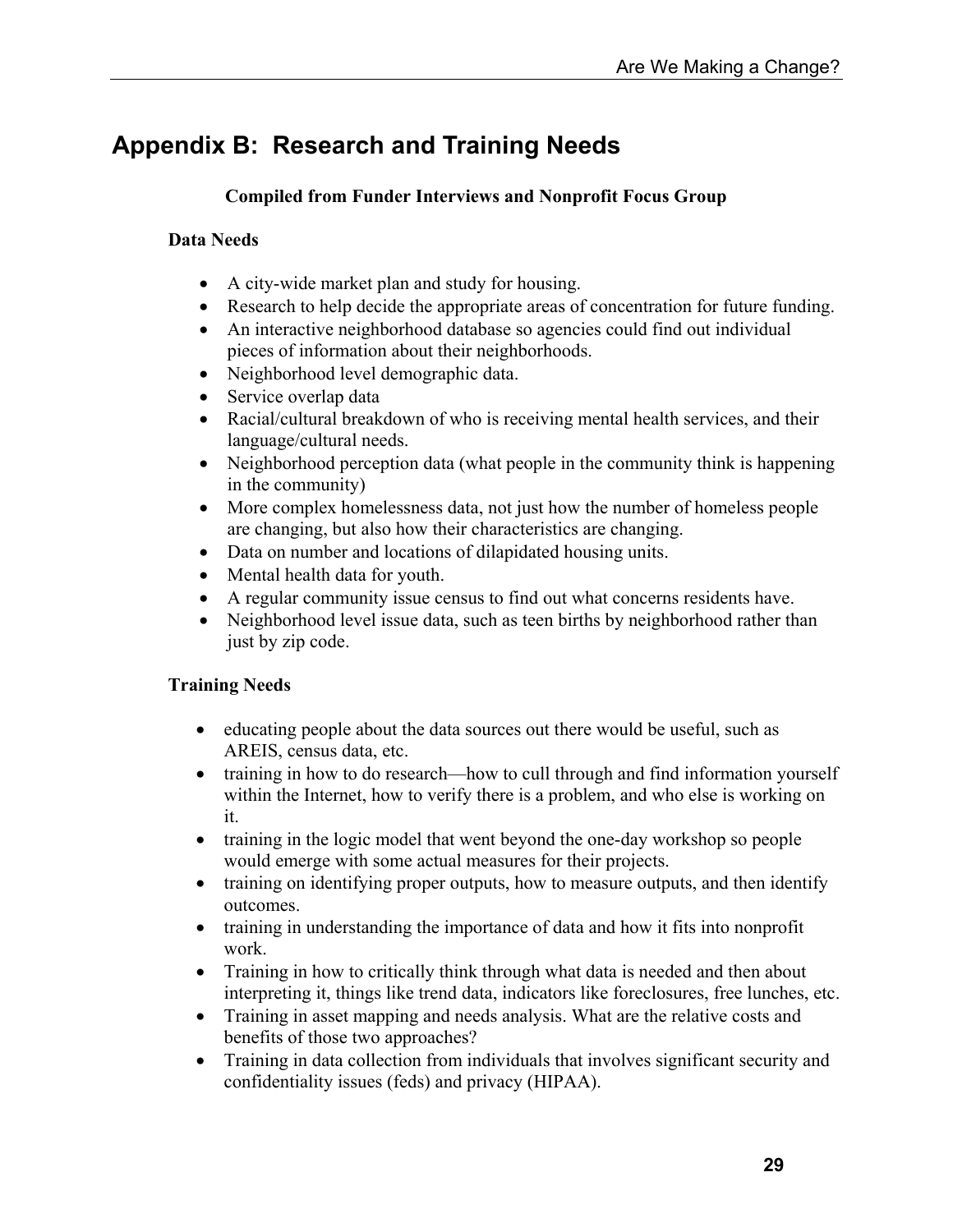# **Appendix C: Nonprofit Survey Instrument**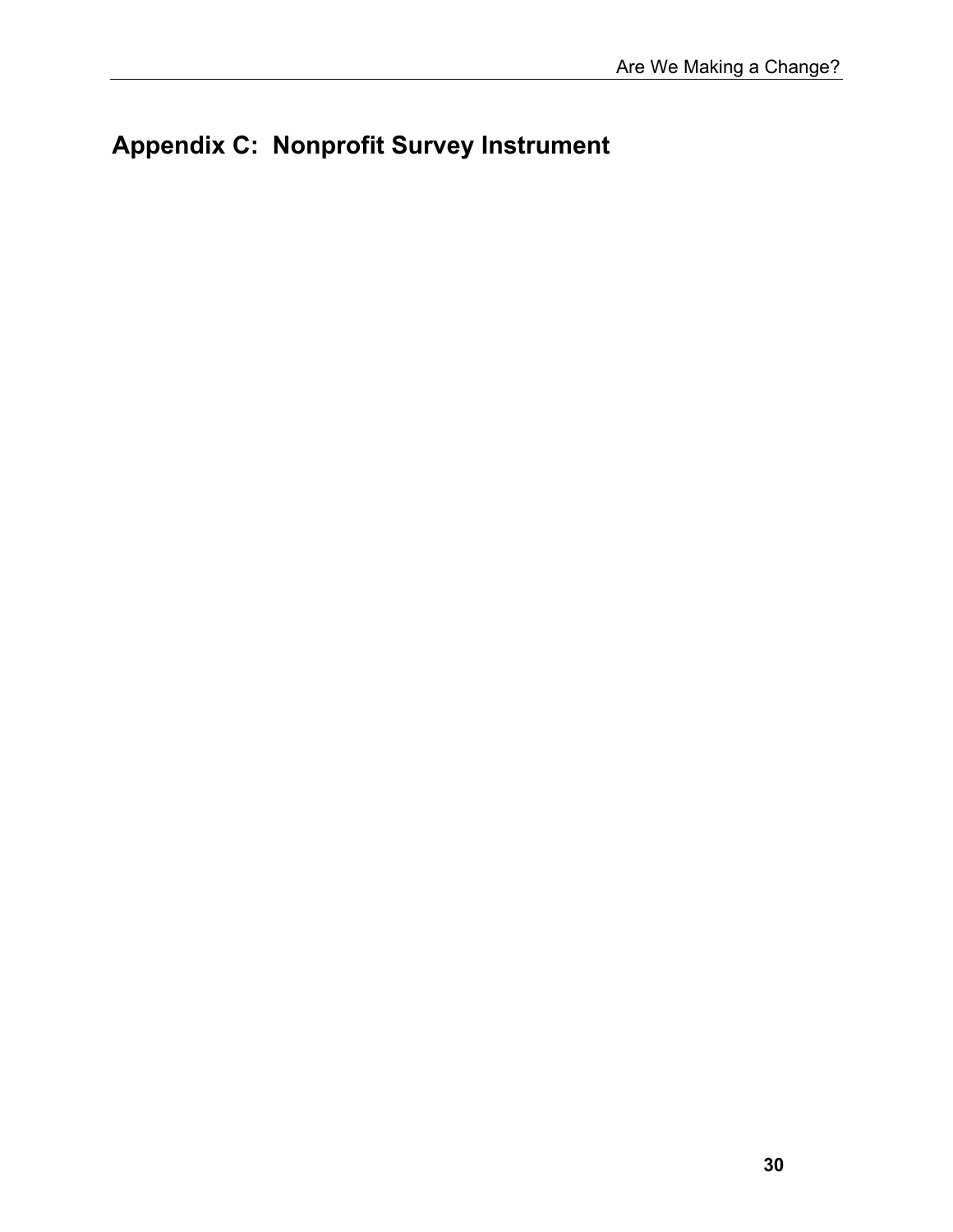### **2004 Survey of Toledo Non-profits' Research Needs**

#### *2004 Survey of Toledo Non-profits' Research Needs*

1. Which of the following best describe the type of services provided by the non-profit organization for which you work? *(Please check all that apply.)* 

| a.             | Neighborhood development or community building                        |  |
|----------------|-----------------------------------------------------------------------|--|
| $\mathbf b$ .  | Arts, ballet, theater or music related                                |  |
| $\mathbf{c}$ . | Social justice advocacy, political causes                             |  |
| d.             | Mental health                                                         |  |
| e.             | Drug or alcohol addiction prevention and recovery                     |  |
| f.             | Housing or homeless services                                          |  |
| g.             | Education, including GED or ESL                                       |  |
| h.             | Nature or environmental efforts                                       |  |
| i.             | Food storage or distribution                                          |  |
| j.             | Youth related, <i>i.e.</i> mentorship or skill development            |  |
| k.             | Disability services, <i>i.e.</i> home repairs or accessibility issues |  |
| 1.             | Culture, race, or ethnicity specific                                  |  |
| m.             | Family transitions, <i>i.e.</i> adoption, foster care or divorce      |  |
| n.             | Medical or reproductive services                                      |  |
| 0.             | Emergency relief services, <i>i.e.</i> crime victim support           |  |
| p.             | Legal services                                                        |  |
| q.             | Other:                                                                |  |
|                |                                                                       |  |

2. What percent of your clients or program participants would fall into each of the categories below?

| a.          | Below the poverty line | $\frac{0}{0}$ |
|-------------|------------------------|---------------|
| b.          | Working or lower class | $\frac{0}{0}$ |
| $c_{\cdot}$ | Middle class           | $\frac{0}{0}$ |
|             | d. Upper class         | $\frac{0}{0}$ |

3. Please approximate the number of employees and/or volunteers in your organization that handle data entry, data collection or data storage

Employees: Volunteers:

4. On average, how many hours per week do these people, taken as a group, devote to data entry, data collection or data storage?

Hours per week as a group: \_\_\_\_\_

- 5. How long does your organization generally store data?
	- a. Less than 3 years [ ]
	- b. More than 3 years [ ]
- 6. With approximately how many other local organizations or agencies does your nonprofit share its programmatic data?

Number of local organizations or agencies\_\_\_\_\_

- 7. At what level of analysis do you collect data? *(Please check all that apply.)* 
	- a. Individual level, i.e. children, youth or adults [ ] b. Family level [ ] c. Neighborhood/community level, i.e. designated set of streets [ ] d. City level [ ] e. County level [ ]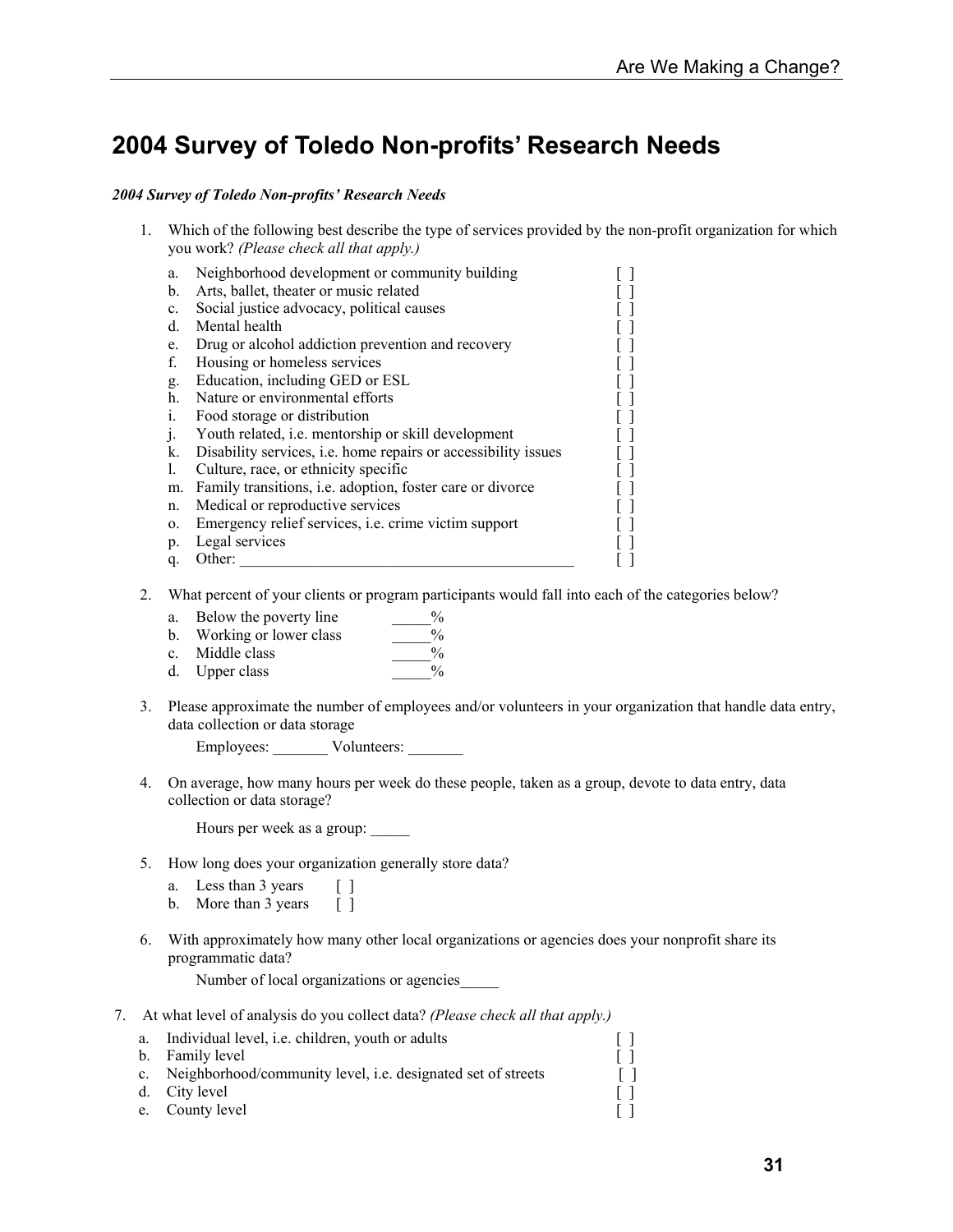| f. Regional level, <i>i.e.</i> Northwest Ohio |  |
|-----------------------------------------------|--|
| g. State level                                |  |
| h. National level                             |  |

8. The following is a list of possible data collection interests. Please indicate which are most relevant and useful to your organization. (Please c*heck all that apply.)* 

|                | Topic                                      | My organization: <b>Already collects</b> | Uses | Needs |
|----------------|--------------------------------------------|------------------------------------------|------|-------|
| a.             | Age                                        |                                          |      |       |
| b.             | <b>Sex</b>                                 |                                          |      |       |
| $\mathbf{c}$ . | Race/ethnicity                             |                                          |      |       |
| d.             | Family characteristics                     |                                          |      |       |
| e.             | Street/neighborhood-level address data     |                                          |      |       |
| f.             | School system for children                 |                                          |      |       |
| g.             | Religious affiliation                      |                                          |      |       |
| h.             | Native or non-native English speaker       |                                          |      |       |
| i.             | <b>Education</b> level                     |                                          |      |       |
| $\cdot$        | Transportation needs                       |                                          |      |       |
| k.             | <b>Employment status</b>                   |                                          |      |       |
| L.             | Drug/alcohol treatment                     |                                          |      |       |
| m <sub>1</sub> | Criminal record                            |                                          |      |       |
| $n_{\cdot}$    | Mental health conditions                   |                                          |      |       |
| $\mathbf{0}$ . | Physical health conditions or disabilities |                                          |      |       |
| p.             | Previous program participant               |                                          |      |       |
| q.             | Client contact with other organizations    |                                          |      |       |
| r.             | Leadership skill                           |                                          |      |       |
| S.             | Funding resources                          |                                          |      |       |
|                | Other:                                     |                                          |      |       |
| u.             | Other:                                     |                                          |      |       |
|                |                                            |                                          |      |       |

9. Please list the percentage of data stored in your organization under each of the following conditions:

|             | Method                               | Percent of data |
|-------------|--------------------------------------|-----------------|
| a.          | Saved in paper files                 | $\frac{0}{0}$   |
| b.          | Saved on floppy disk                 | $\frac{0}{0}$   |
| $c_{\cdot}$ | Saved on computer hard drive         | $\frac{0}{0}$   |
| $d_{-}$     | Saved on a server                    | $\frac{0}{0}$   |
| e.          | Saved in email accounts              | $\frac{0}{0}$   |
| f.          | Saved in backup storage,             | $\frac{0}{0}$   |
|             | i.e. zip drive, CD-ROM, or USB drive |                 |

- 10. Please indicate the percent of your data stored **only** off-site, i.e. at someone's home, an off-site computer, or in external databases.  $\frac{9}{6}$
- 11. In your experience, what usually happens to the data and files of employees when they leave the job? (*Please check one in each column*)

|    | <i>Possibilities:</i>                     | Paper data Electronic data |
|----|-------------------------------------------|----------------------------|
| a. | Left in the employee's area or computer.  |                            |
| b  | Discarded, deleted, or destroyed.         |                            |
| c. | Photocopied or put on disks/CD-ROMs.      |                            |
| d. | Given to the employee's successor.        |                            |
| e. | Made accessible to employee's supervisor. |                            |
|    | Made accessible department-wide.          |                            |
| g. | Transferred to organization archives      |                            |
|    | )ther <sup>.</sup>                        |                            |
|    |                                           |                            |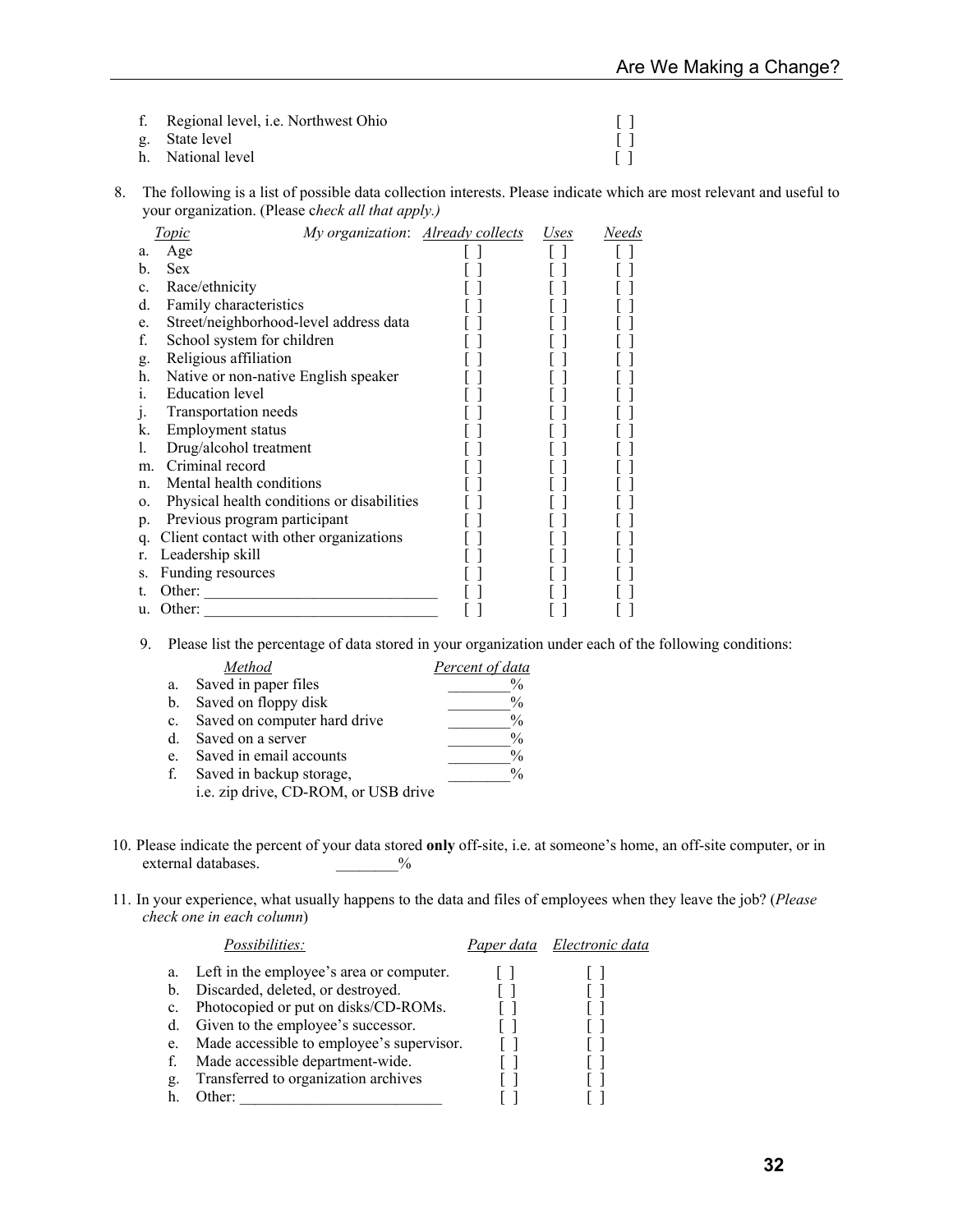12. Have you ever lost important data due to paper document misfiling or computer-related problems that negatively affected your organization's ability to complete a critical task on time?

 $[$   $]$  Yes  $[$   $]$  No

13. Which types of funding supports your organization? *(Please check all that apply.)* 

| a. | Federal monies                                           |  |
|----|----------------------------------------------------------|--|
| b. | State monies                                             |  |
| c. | County monies                                            |  |
| d. | City monies                                              |  |
| e. | Tax Levies                                               |  |
| f. | Private foundation grants <i>outside</i> the Toledo area |  |
| g. | Private foundation grants within the Toledo area         |  |
| h. | Corporate donations <i>outside</i> the Toledo area       |  |
| i. | Corporate donations within the Toledo area               |  |
|    | Individual donations                                     |  |
| k. | Federation membership                                    |  |
|    | Other                                                    |  |

14. Do any of your funders require evaluations in order to receive funding?

[ ] Yes [ ] No

15. How often does your organization conduct audits or reviews to evaluate past accomplishments or plan future programs (*Please check one*)?

| a. Semiannually                                  |                                             |
|--------------------------------------------------|---------------------------------------------|
| b. Annually                                      |                                             |
| c. Depending on the request of funders           |                                             |
| d. We do not normally conduct formal evaluations | $\lceil \cdot \rceil$ (skip to question 17) |

16. If your organization undergoes formal review or evaluation, who gathers and analyzes the data? (*Please check one in each column)* 

|              |                                | <b>Fathers</b> | Analyzes |
|--------------|--------------------------------|----------------|----------|
| a.           | A department supervisor        |                |          |
| h.           | The executive director         |                |          |
| $\mathbf{c}$ | A multi-division in-house team |                |          |
| d.           | Outside consultants            |                |          |
| e.           | Program funder or monitor      |                |          |
|              | $Other+$                       |                |          |

17. Approximately **how many** employees and volunteers within your organization have research training?

|    | Type of research training            | # of Staff | $# of Vol$ unteers |
|----|--------------------------------------|------------|--------------------|
| a. | One undergraduate class              |            |                    |
|    | b. Two or more undergraduate classes |            |                    |
|    | c. One graduate class                |            |                    |
|    | d. Two or more graduate classes      |            |                    |
|    | e. One professional seminar          |            |                    |
|    | f. Two or more professional seminars |            |                    |
|    | g. Self-taught                       |            |                    |
|    |                                      |            |                    |

- 18. If you could describe your information and data needs wish list, which of the following would it include? *(Please check all that apply.)* 
	- a. Staff training on computer programs or software [ ]<br>b. Staff training on legislation, such as HPPA (privacy laws) [ ]
	- b. Staff training on legislation, such as HPPA (privacy laws)